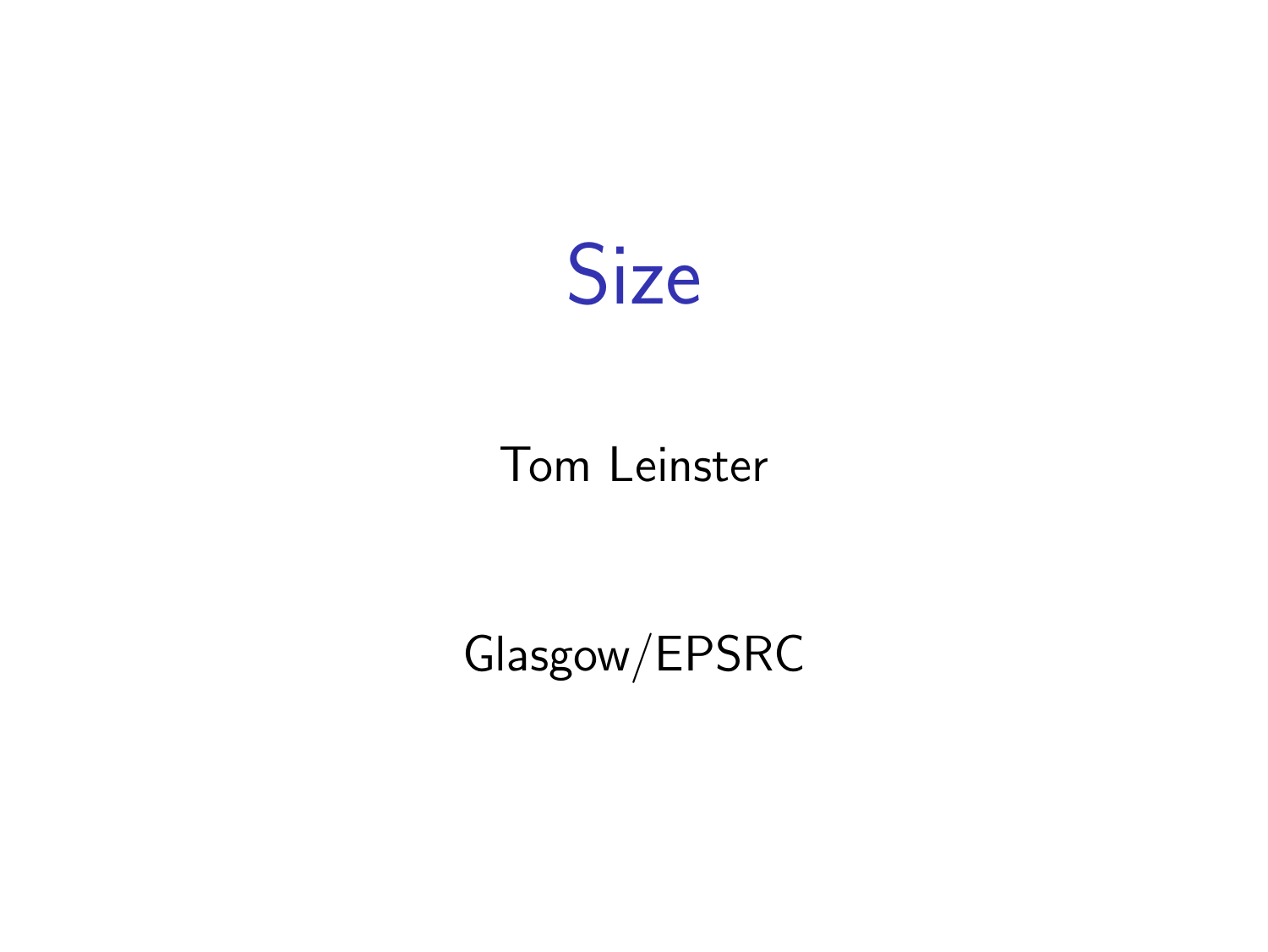## Plan

1. Cardinality-like invariants

2. The cardinality of a category

3. The cardinality of an enriched category

4. A more conceptual approach

bring together many notions of size in mathematics

N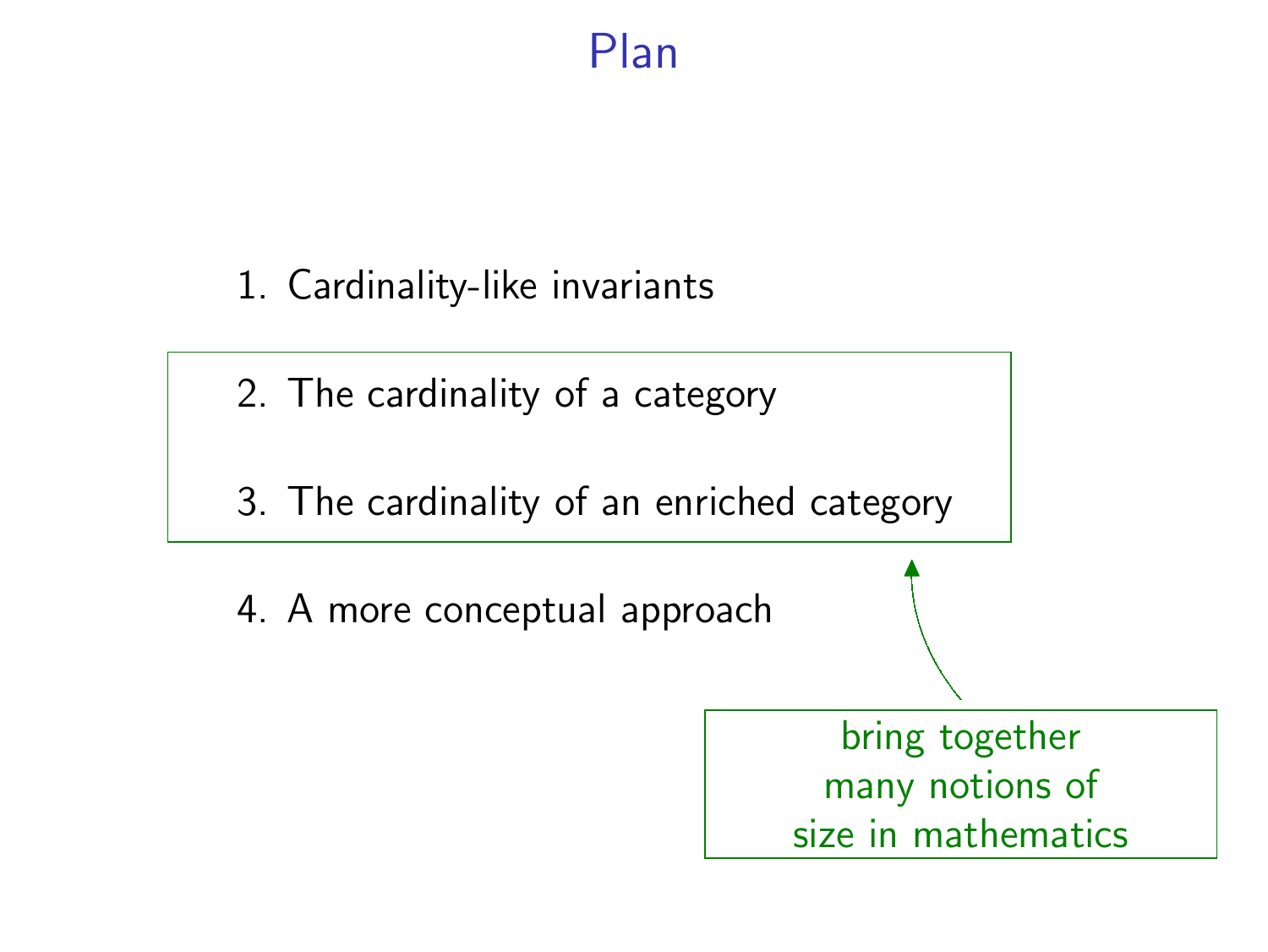# 1. Cardinality-like invariants

| <b>Sets</b>        |      | have cardinality                          |
|--------------------|------|-------------------------------------------|
| Topological spaces |      | have Euler characteristic                 |
| O-minimal sets     |      | have Euler characteristic (van den Dries) |
| Measurable sets    | have | measure                                   |
| Polyconvex sets    |      | have intrinsic volumes (Hadwiger)         |
| Vector spaces      |      | have dimension                            |
| Probability spaces |      | have exponential of entropy               |

Typical properties:

• 
$$
|A \times B| = |A| \times |B|
$$

$$
\bullet \ |A \cup B| = |A| + |B| - |A \cap B|
$$

(suitably interpreted)

Structure-forgetting functors tend not to preserve 'size', e.g. Vect  $\rightarrow$  Set. Free functors do tend to preserve size, e.g. Set  $\rightarrow$  Vect.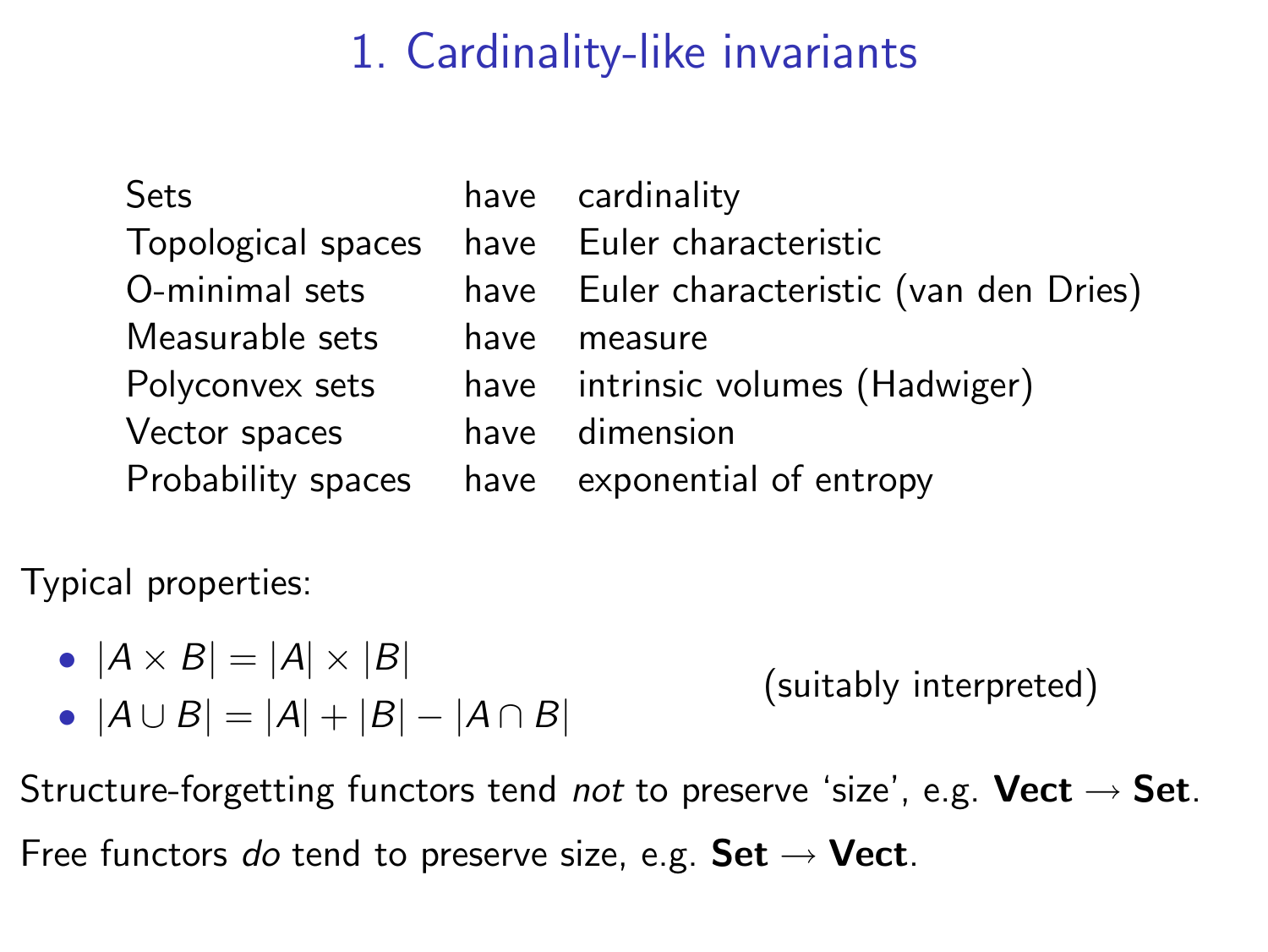# 2. The cardinality of a category

Plan: Define and explore an invariant, the cardinality, of finite categories.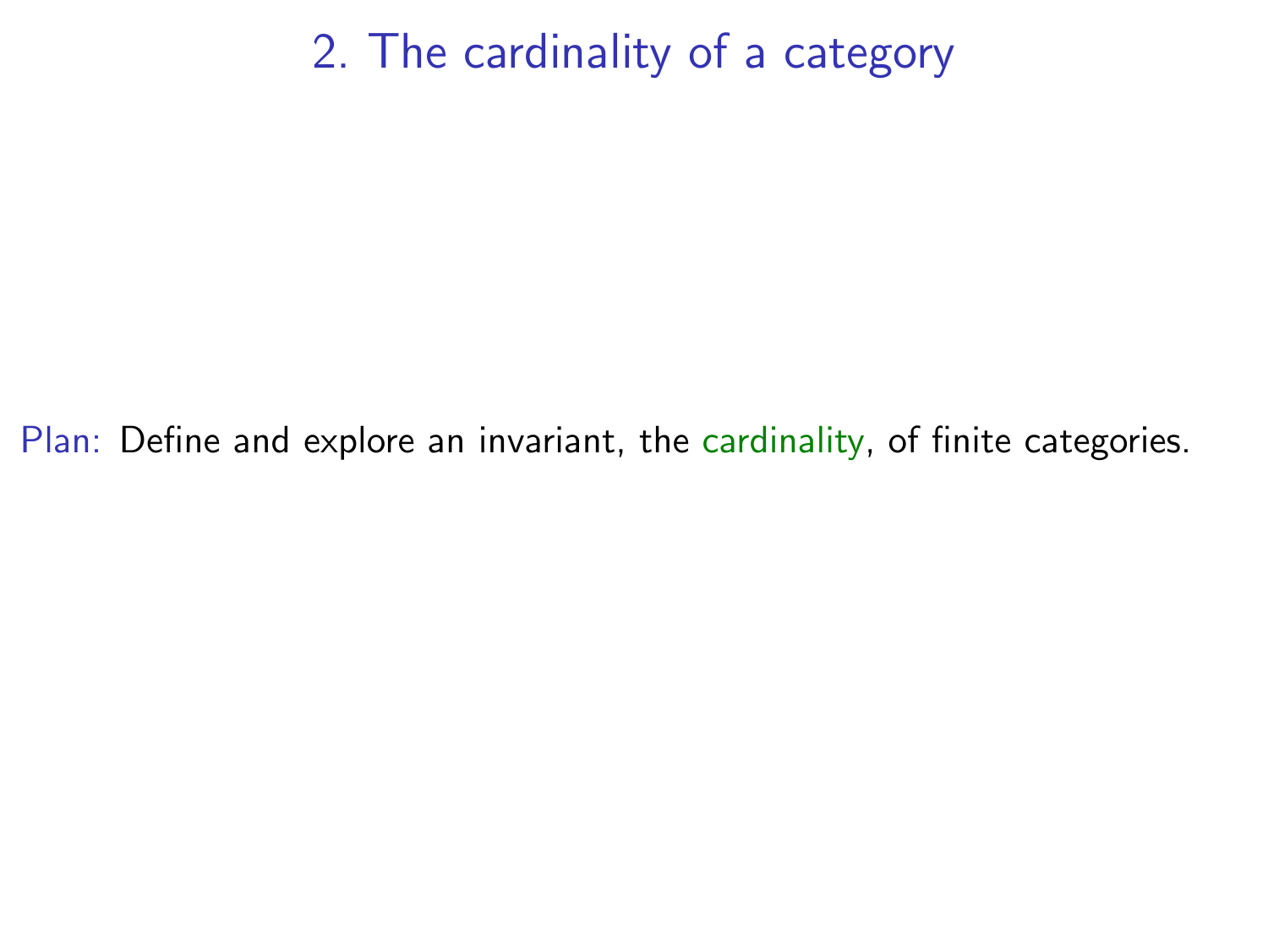Possible motivation: a categorical view of combinatorics

Inclusion-exclusion formula: <br> Free action by a group:

$$
|X_1 \cup X_2| = |X_1| + |X_2| - |X_1 \cap X_2|. \quad |X/G| =
$$

Let 
$$
\mathbf{L} = \begin{pmatrix} 0 & \to & 1 \\ \downarrow & & \\ 2 & & \end{pmatrix}
$$
.  
\nFor 'good' functors  $X : \mathbf{L} \to \mathbf{FinSet}$ ,  
\n $|\lim_{\to} X| = |X_1| + |X_2| - |X_0|$ .  
\n $|\lim_{\to} X| = \frac{1}{\circ(G)}|X(\star)|$ .

$$
|X/G| = \frac{1}{\circ(G)}|X|.
$$

Categorical version Categorical version

Let  $G$  be the group  $G$  viewed as a category with one object,  $\star$ .  $\frac{1}{\circ(G)}|X(\star)|.$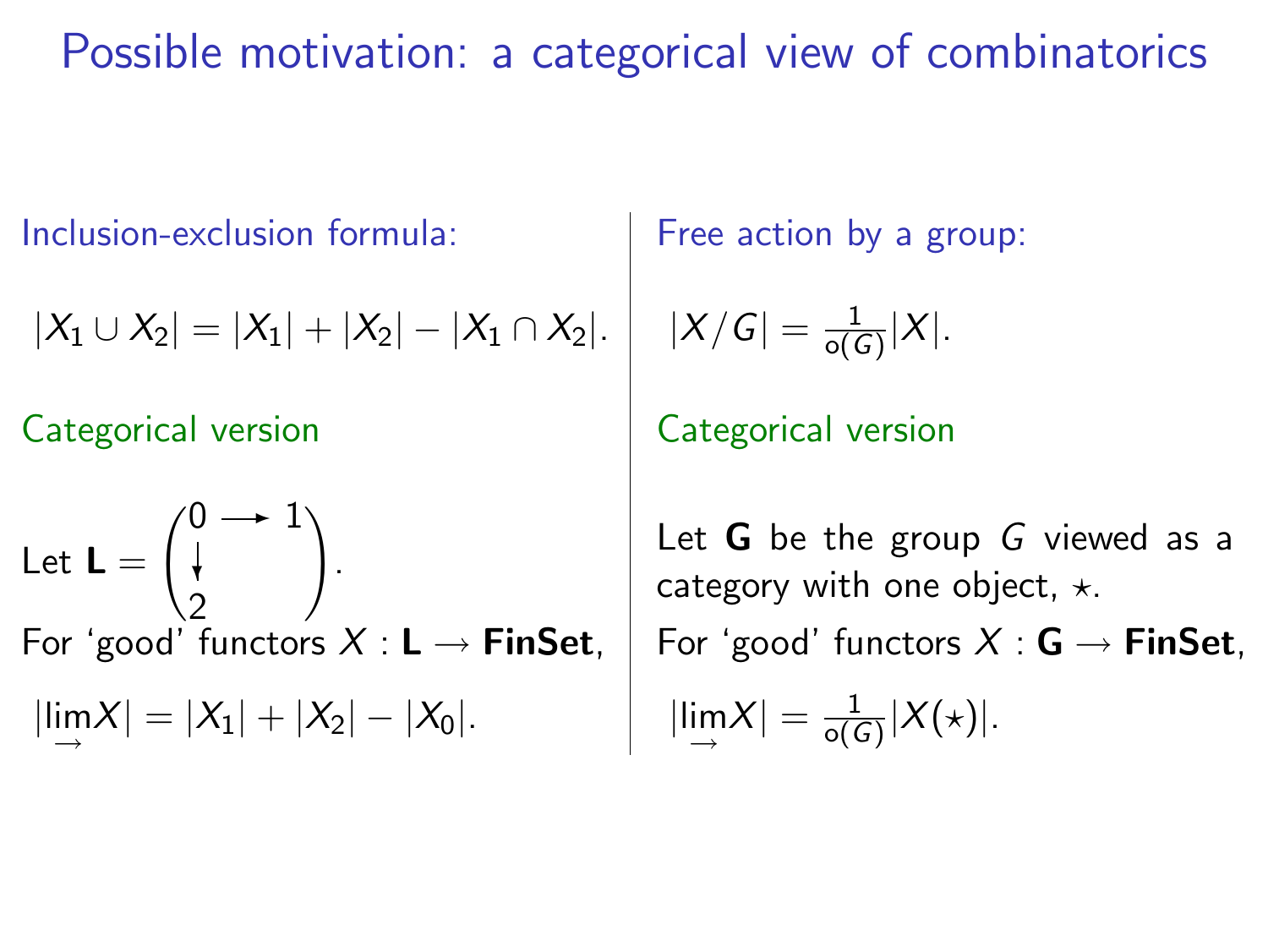## Possible motivation: a categorical view of combinatorics

#### Is there a common generalization?

For each finite category **A**, we seek weights  $w_a \in \mathbb{Q}$  ( $a \in \mathbf{A}$ ) such that for all 'good' functors  $X : A \rightarrow$  FinSet,

$$
|\lim_{\rightarrow} X| = \sum_{a \in \mathbf{A}} w_a |X(a)|.
$$

If such weights exist,  $\sum_{\mathsf a} w_{\mathsf a}$  might be a useful measure of the category  $\mathsf A.$ This works out as follows. . .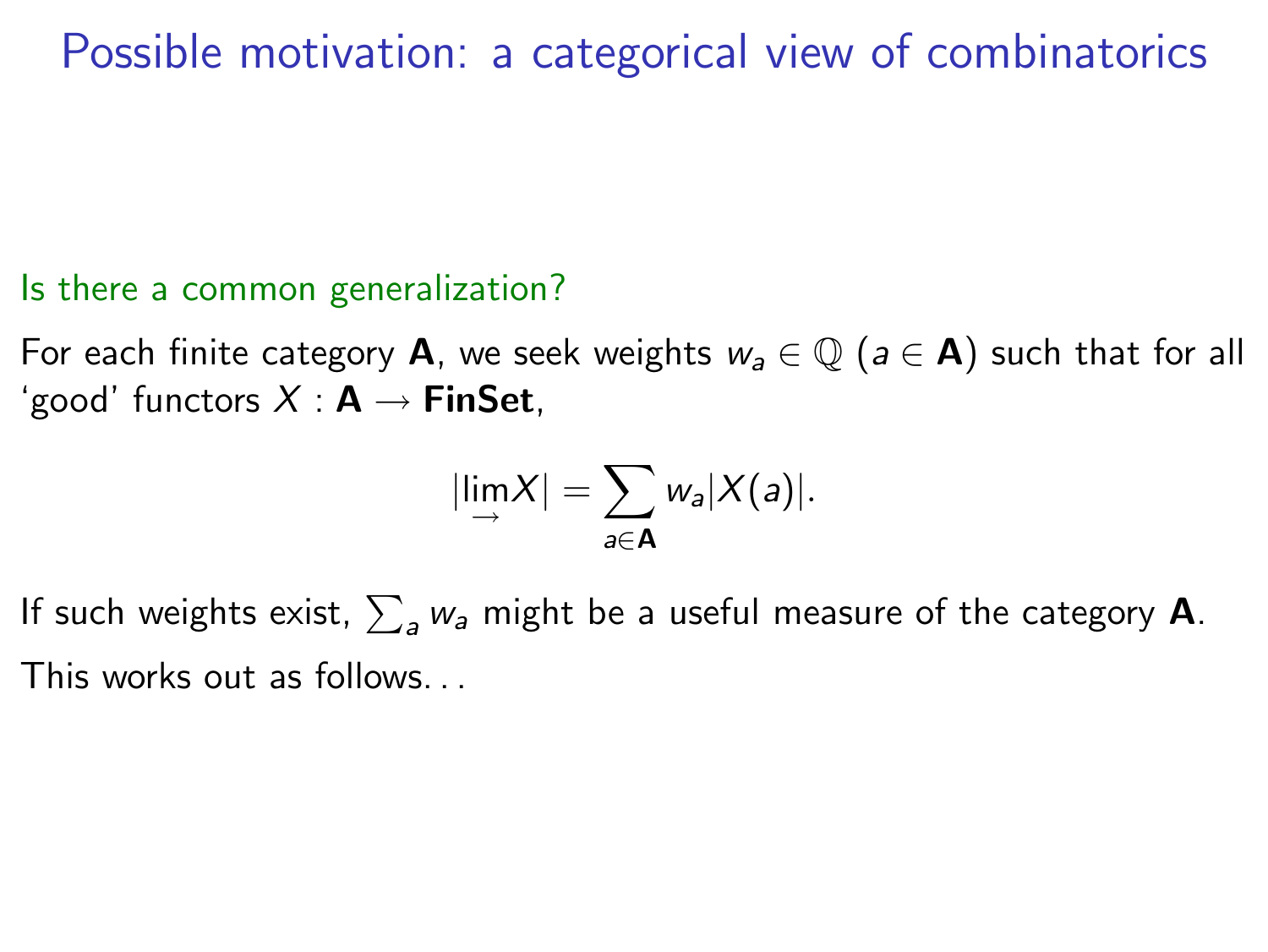## The cardinality of a category: definition

Let A be a finite category.

A weighting on **A** is a family  $(w_a)_{a \in \mathbf{A}}$  of rationals such that

$$
\forall a \in \mathbf{A}, \qquad \sum_{b} |\mathsf{Hom}(a,b)| w_b = 1.
$$

Coweightings  $(w^a)_{a \in \mathbf{A}}$  are defined dually:

$$
\forall b \in \mathbf{A}, \qquad \sum_{a} |\mathsf{Hom}(a,b)|w^{a}=1.
$$

#### Easy Lemma

If  $w_{\bullet}$  is a weighting and  $w^{\bullet}$  is a coweighting then  $\sum_a w_a = \sum_a w^a$ .

Assuming that there exist a weighting  $w_\bullet$  and a coweighting  $w^\bullet$  on  $\mathsf A,$ define the cardinality of  $\bf{A}$  as

$$
|\mathbf{A}|=\sum_{a\in\mathbf{A}}w_a=\sum_{a\in\mathbf{A}}w^a\in\mathbb{Q}.
$$

This is independent of the choice of weighting and coweighting.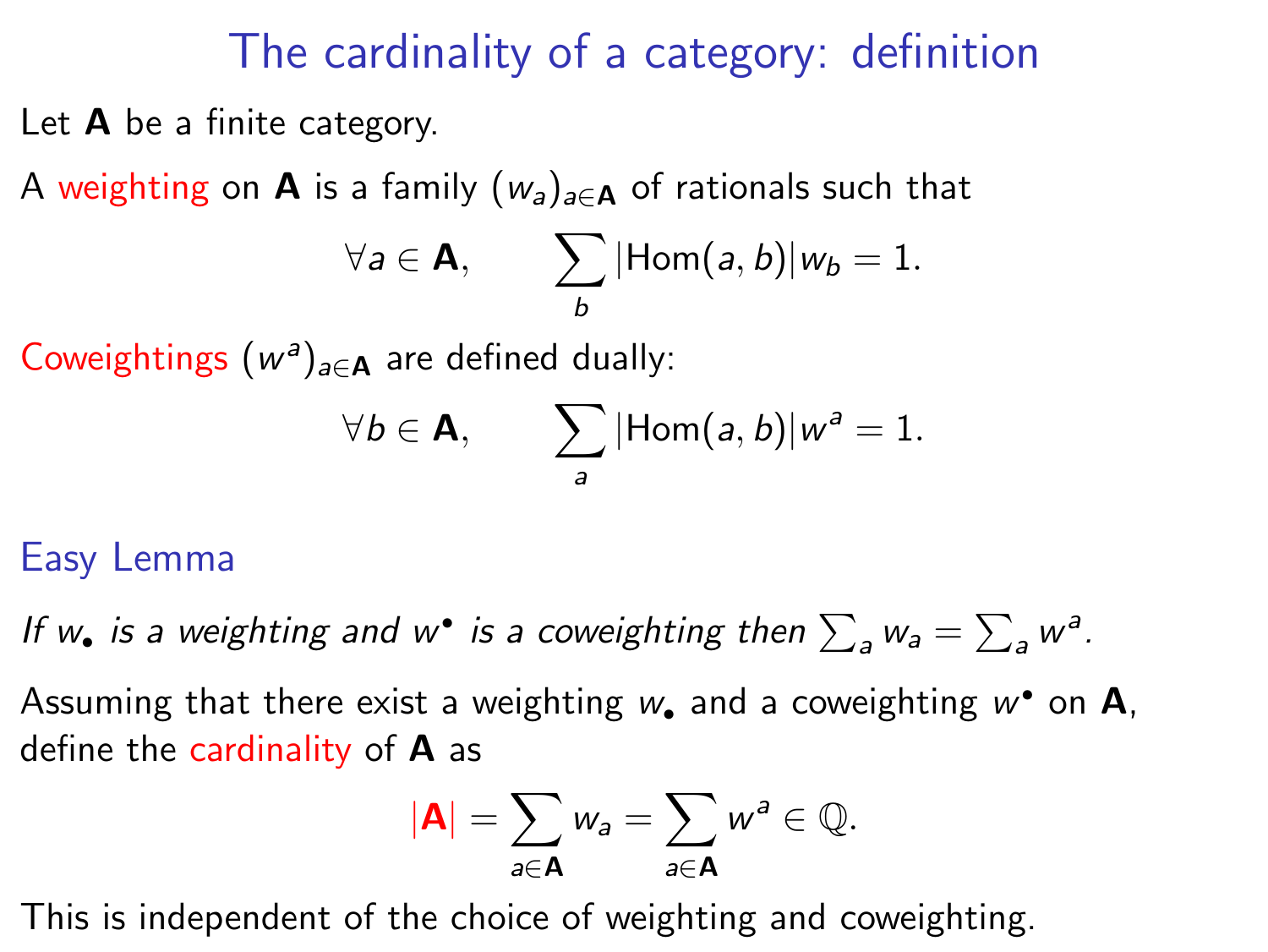# The cardinality of a category: elementary examples

#### Example

Let 
$$
\mathbf{A} = \begin{pmatrix} 0 & \rightarrow & 1 \\ \mathbf{t} & & \\ 2 & & \end{pmatrix}
$$
. The unique weighting  $w_{\bullet}$  is  $w_0 = -1$ ,  $w_1 = w_2 = 1$ . So

$$
|A| = -1 + 1 + 1 = 1.
$$

#### Example

Let 
$$
\mathbf{A} = (0 \quad 1)
$$
. The unique weighting  $w_{\bullet}$  is  $w_0 = -1$ ,  $w_1 = 1$ . So  

$$
|\mathbf{A}| = 0 \ (= \chi(S^1)).
$$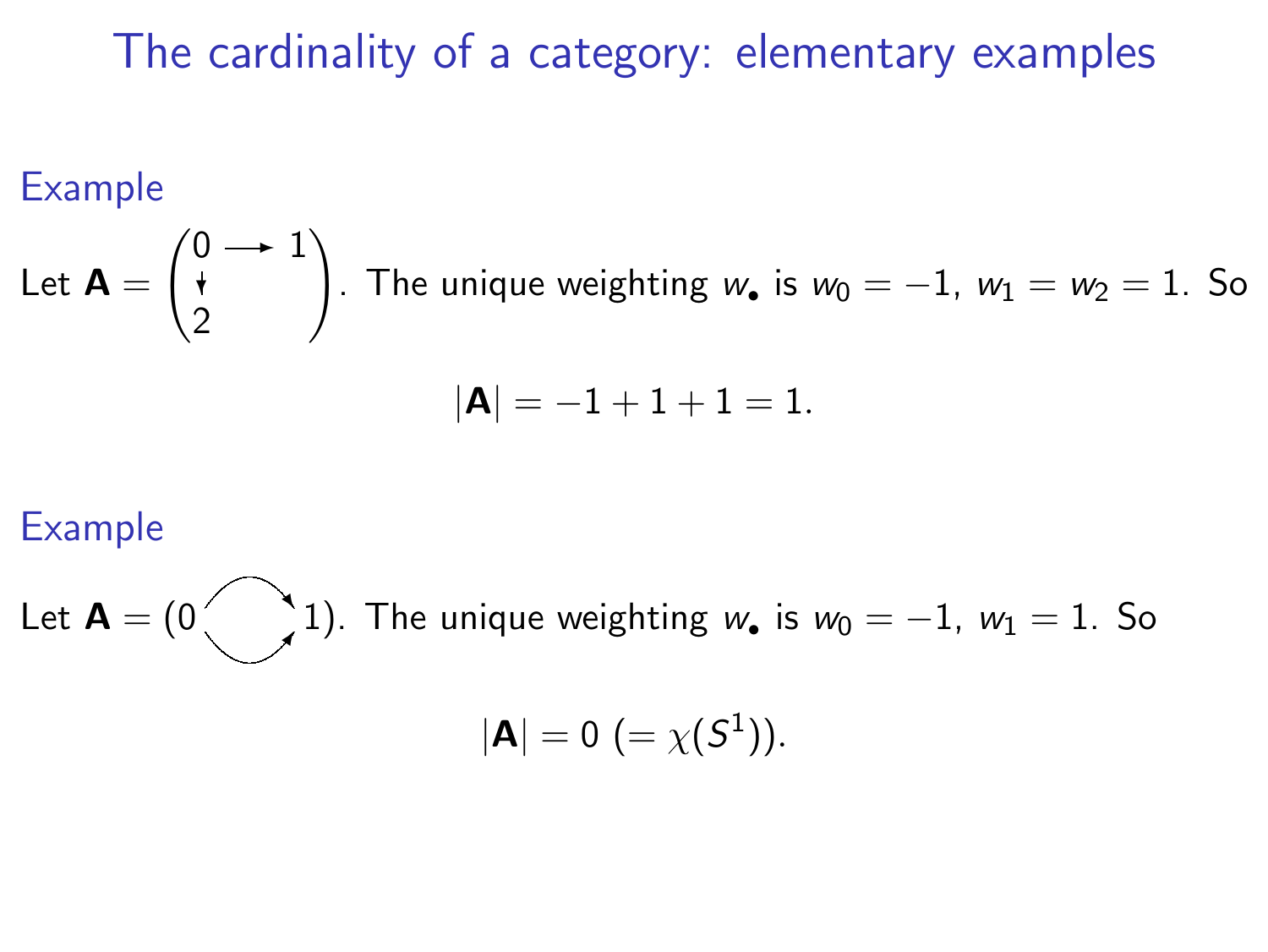# Comparison with cardinality of a set

Given a set S, let S be the discrete category on S: objects are elements of S, and there are no morphisms except identities.

Theorem

Let S be a finite set. Then

$$
|\mathbf{S}|=|S|.
$$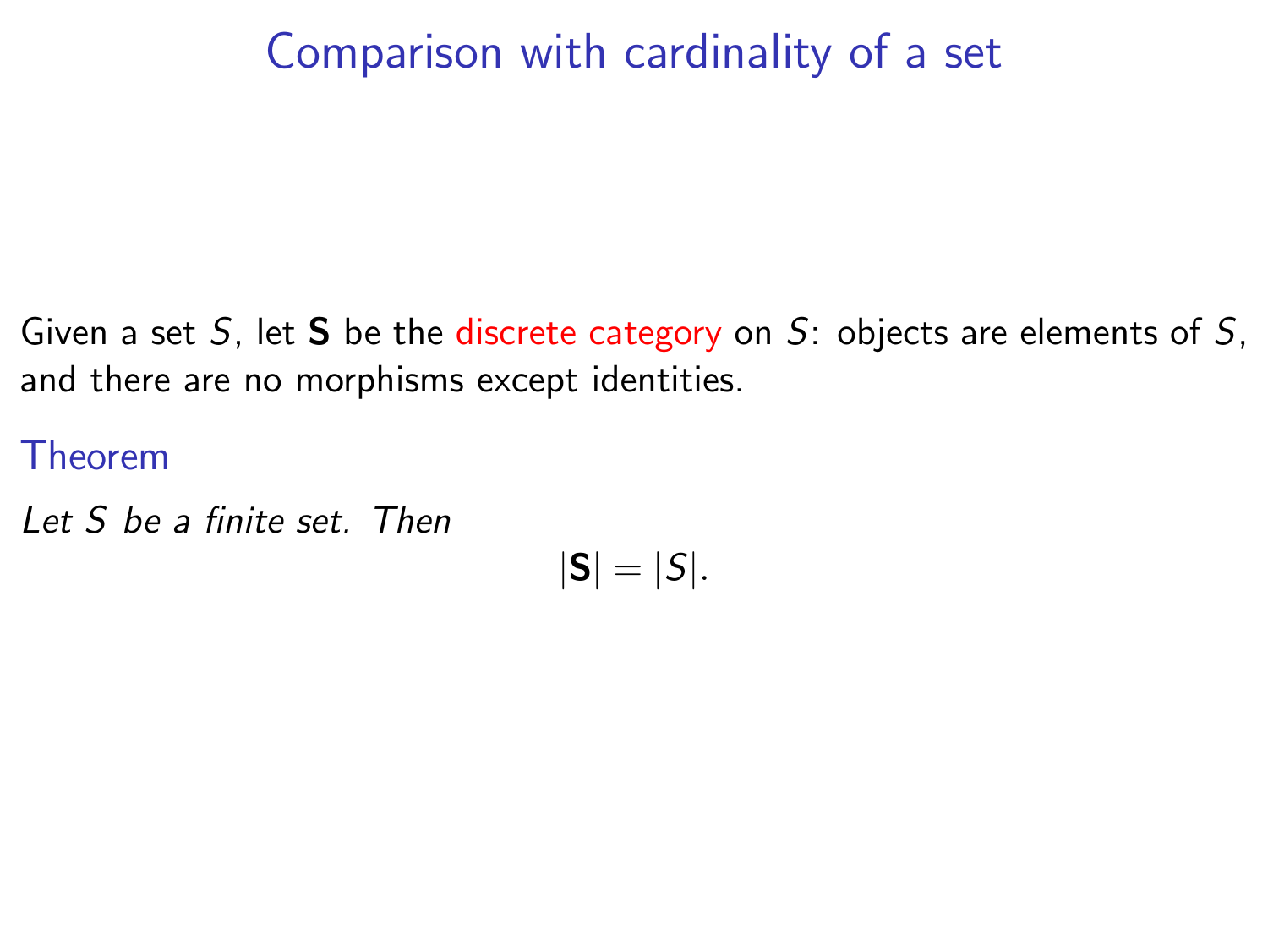## Comparison with order of a monoid

Given a monoid  $G$ , let  $G$  be the one-object category whose morphisms are the elements of G.



Write  $o(G) = (order of G)$ .

Theorem

Let G be a finite monoid. Then

$$
|\textbf{G}|=\frac{1}{\mathsf{o}(G)}.
$$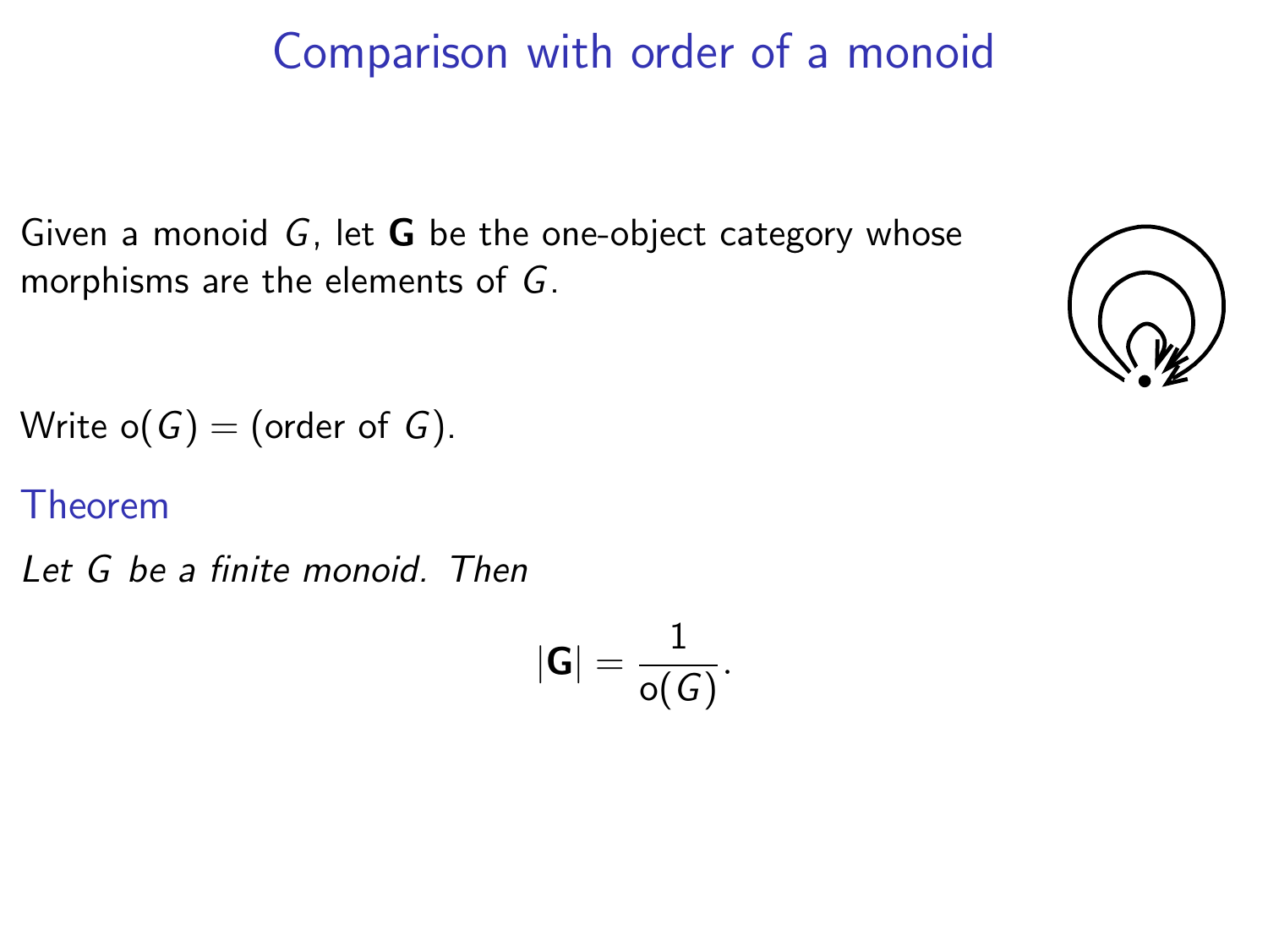## Comparison with Euler characteristic of a poset

Given a poset  $P$ , let  $P$  be the category whose objects are the elements of  $P$  and with

$$
Hom(a, b) = \begin{cases} 1 & \text{if } a \leq b \\ 0 & \text{otherwise} \end{cases}
$$



**Write** 

$$
\chi(P) = \sum_{n=0}^{\infty} (-1)^n |\{\text{chains } a_0 < a_1 < \cdots < a_n \text{ in } P\}|.
$$

Theorem

Let P be a finite poset. Then

 $|{\bf P}| = \chi(P)$ .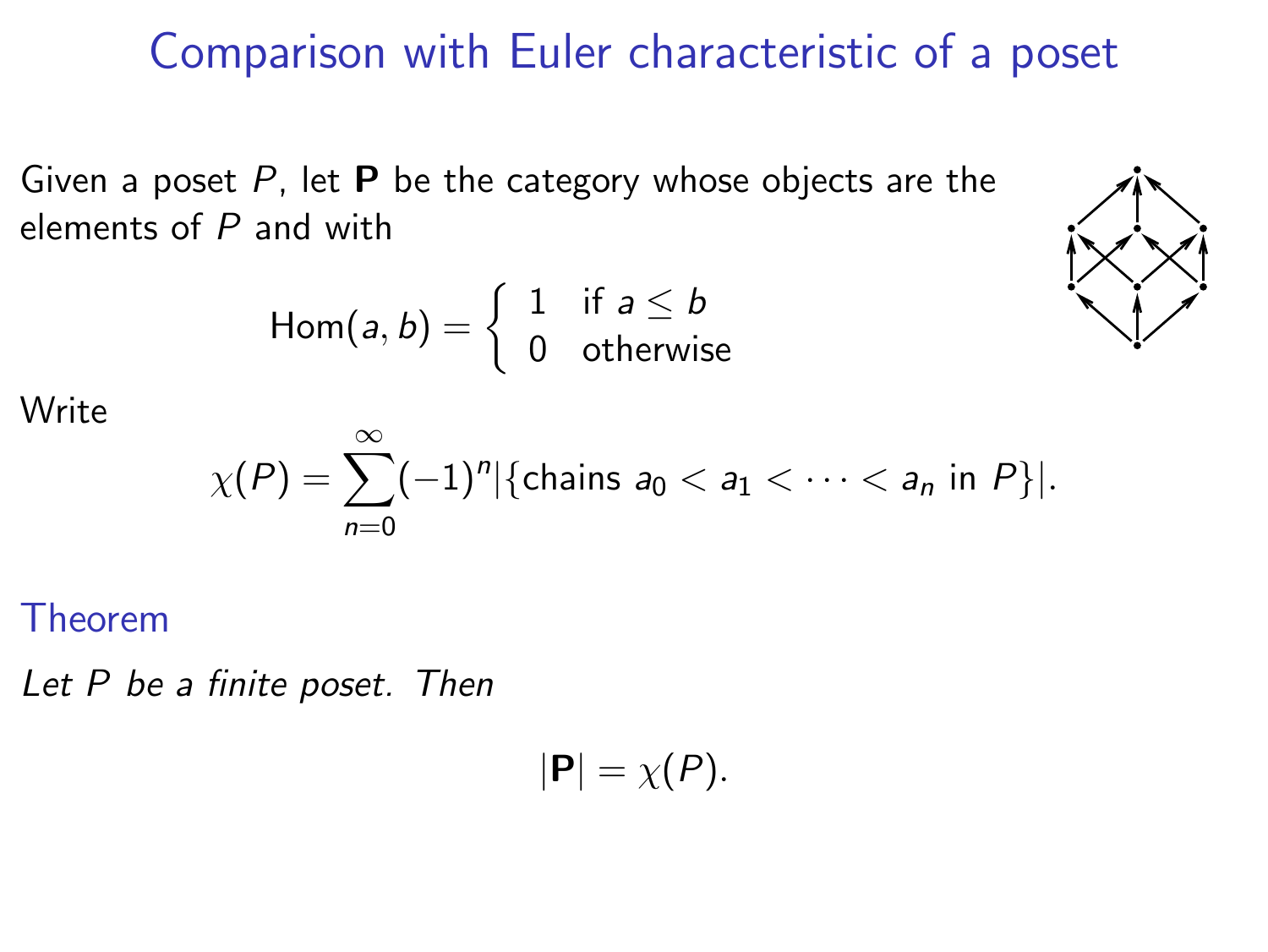## Comparison with Euler characteristic of a graph

Given a directed graph G, let  $F(G)$  be the category whose objects are the vertices of G and whose morphisms are the directed paths.

**Write** 

$$
\chi(G) = \text{(no. vertices of } G\text{)} - \text{(no. edges of } G\text{)}.
$$

#### Theorem

Let G be a finite, circuit-free graph. Then

 $|F(G)| = \chi(G).$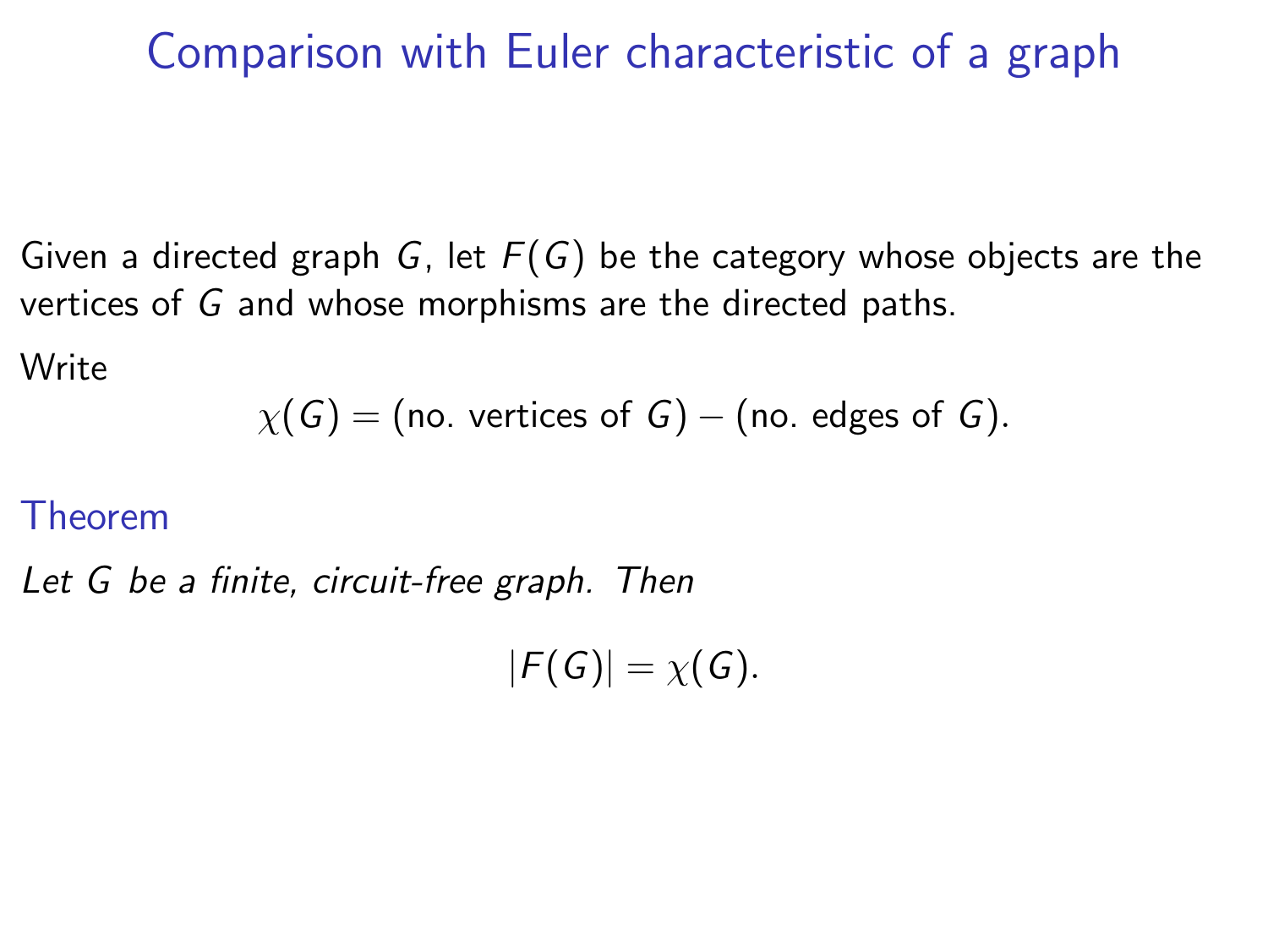## Comparison with Euler characteristic of a topological space

Given a category  $A$ , let  $B\mathbf{A}$  be its classifying space (the geometric realization of its nerve).

E.g.: If 
$$
\mathbf{A} = (0 \bigcup 1)
$$
 then  $B\mathbf{A} = S^1$ .

#### Theorem

Let  $\bf{A}$  be a finite category containing no endomorphisms or isomorphisms except identities. Then

$$
|\mathbf{A}| = \chi(B\mathbf{A}) \in \mathbb{Z}.
$$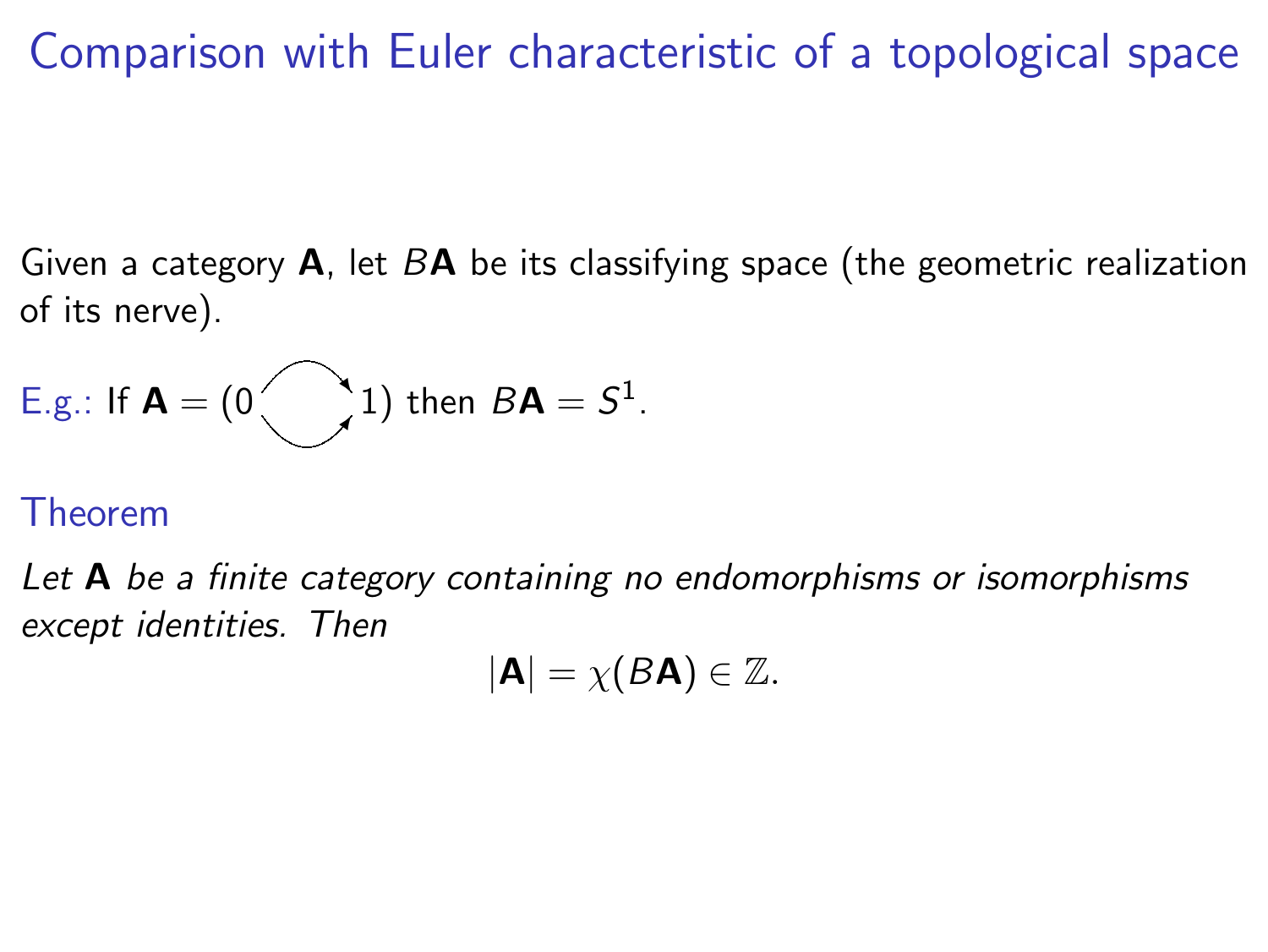# Comparision with Euler characteristic of an orbifold

Given a triangulated orbifold X, can build a category  $S(X)$  (Moerdijk and Pronk).

E.g.: If X is a manifold then  $S(X)$  is the poset of simplices in the triangulation.

Theorem (with Ieke Moerdijk)

Let X be a finitely-triangulated orbifold. Then

 $|\mathbf{S}(X)| = \chi(X) \in \mathbb{Q}$ .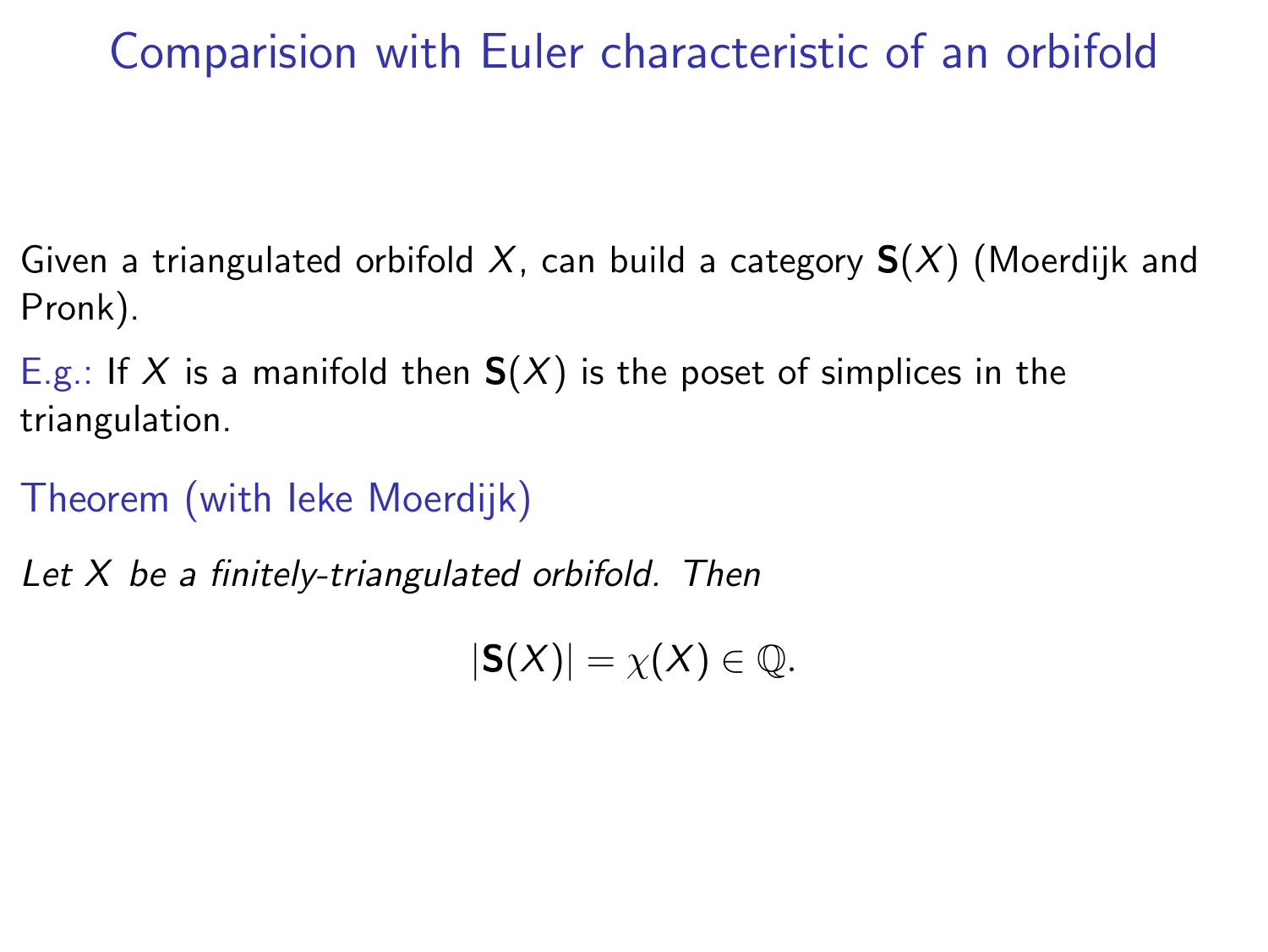## Properties of the cardinality of categories

- Invariance:  $\mathbf{A} \simeq \mathbf{B} \Rightarrow |\mathbf{A}| = |\mathbf{B}|$
- Products:  $|\mathbf{A} \times \mathbf{B}| = |\mathbf{A}| \times |\mathbf{B}|$
- Coproducts:  $|\mathbf{A} \amalg \mathbf{B}| = |\mathbf{A}| + |\mathbf{B}|$

Fibrations: There is a sensible formula for the cardinality of a fibred category.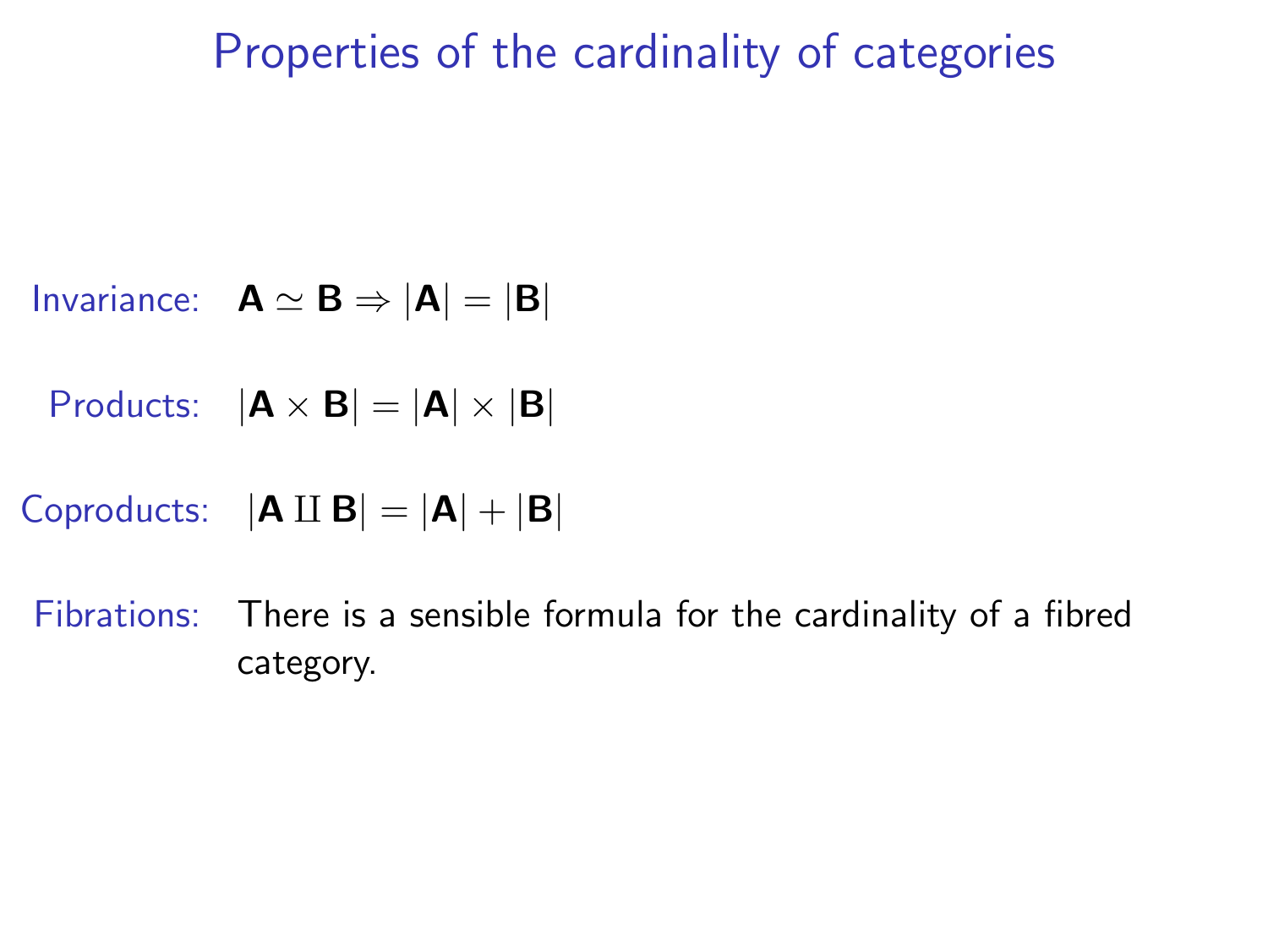## Plan

- 1. Cardinality-like invariants
- 2. The cardinality of a category
- 3. The cardinality of an enriched category
- 4. A more conceptual approach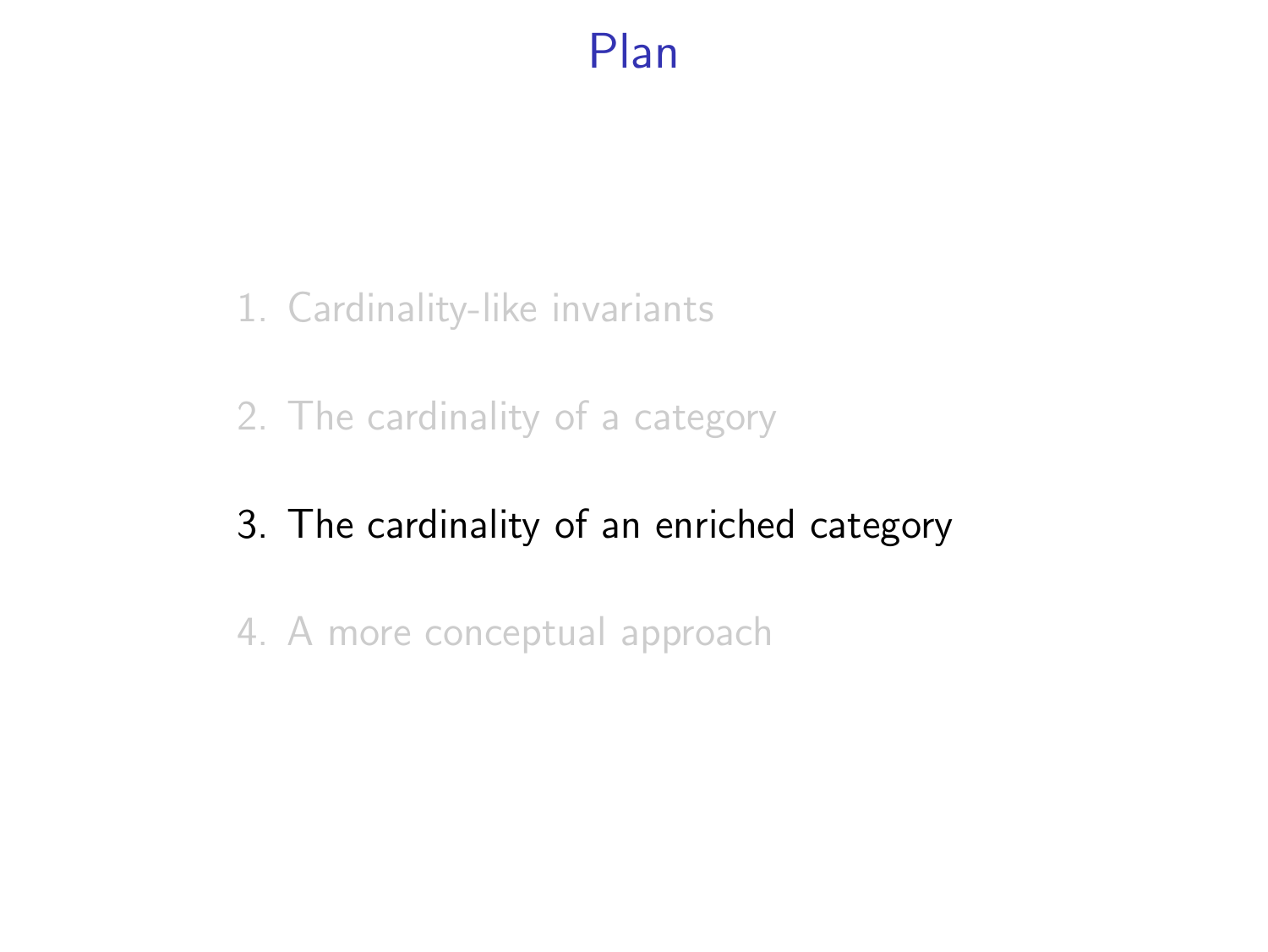## 3. The cardinality of an enriched category

- When we defined the cardinality of a category, all we used about the sets  $Hom(a, b)$  was their cardinalities.
- We didn't even use the fact that they were sets.
- Idea: We can replace the sets  $Hom(a, b)$  by any type of object for which there is a good notion of cardinality.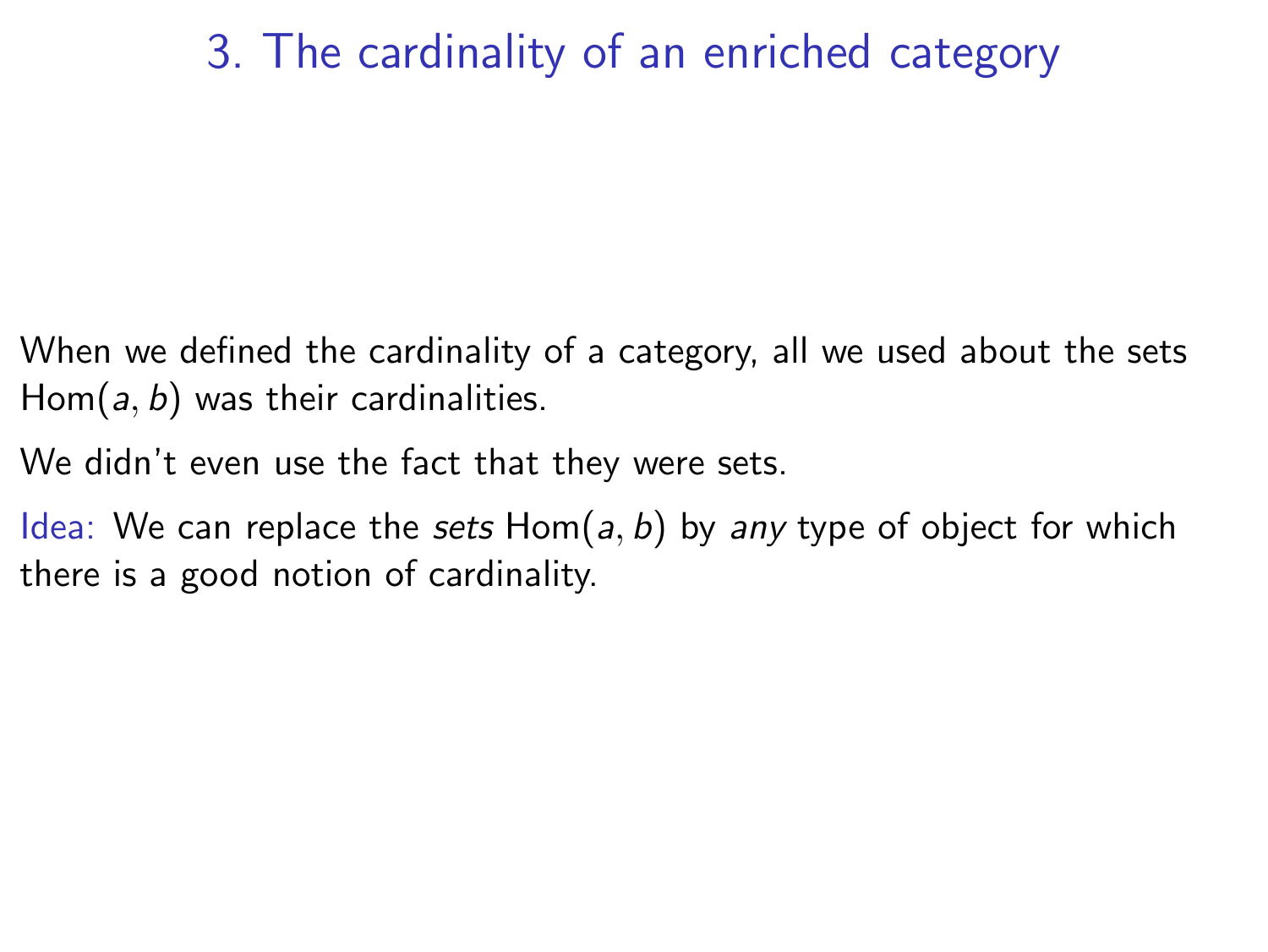# Background: enriched categories

Approximate definitions:

A monoidal category is a category  $\mathscr V$  equipped with a binary product  $\otimes$ , associative and unital up to isomorphism.

E.g.:  $\mathscr{V} =$  Set with  $\otimes = \times$ ; or  $\mathscr{V} =$  Vect with usual  $\otimes$ .

A category enriched in  $\mathscr V$  consists of:

- a class ob **A** of objects
- for each  $a, b \in$  ob **A**, an object  $Hom(a, b) \in \mathcal{V}$
- for each  $a, b, c \in$  ob **A**, a morphism

 $Hom(a, b) \otimes Hom(b, c) \rightarrow Hom(a, c)$ 

in  $\mathscr V$  ('composition'),

etc.

E.g.: A category enriched in  $(Set, x)$  is an ordinary category. A category enriched in (Vect,  $\otimes$ ) is a 'linear category'.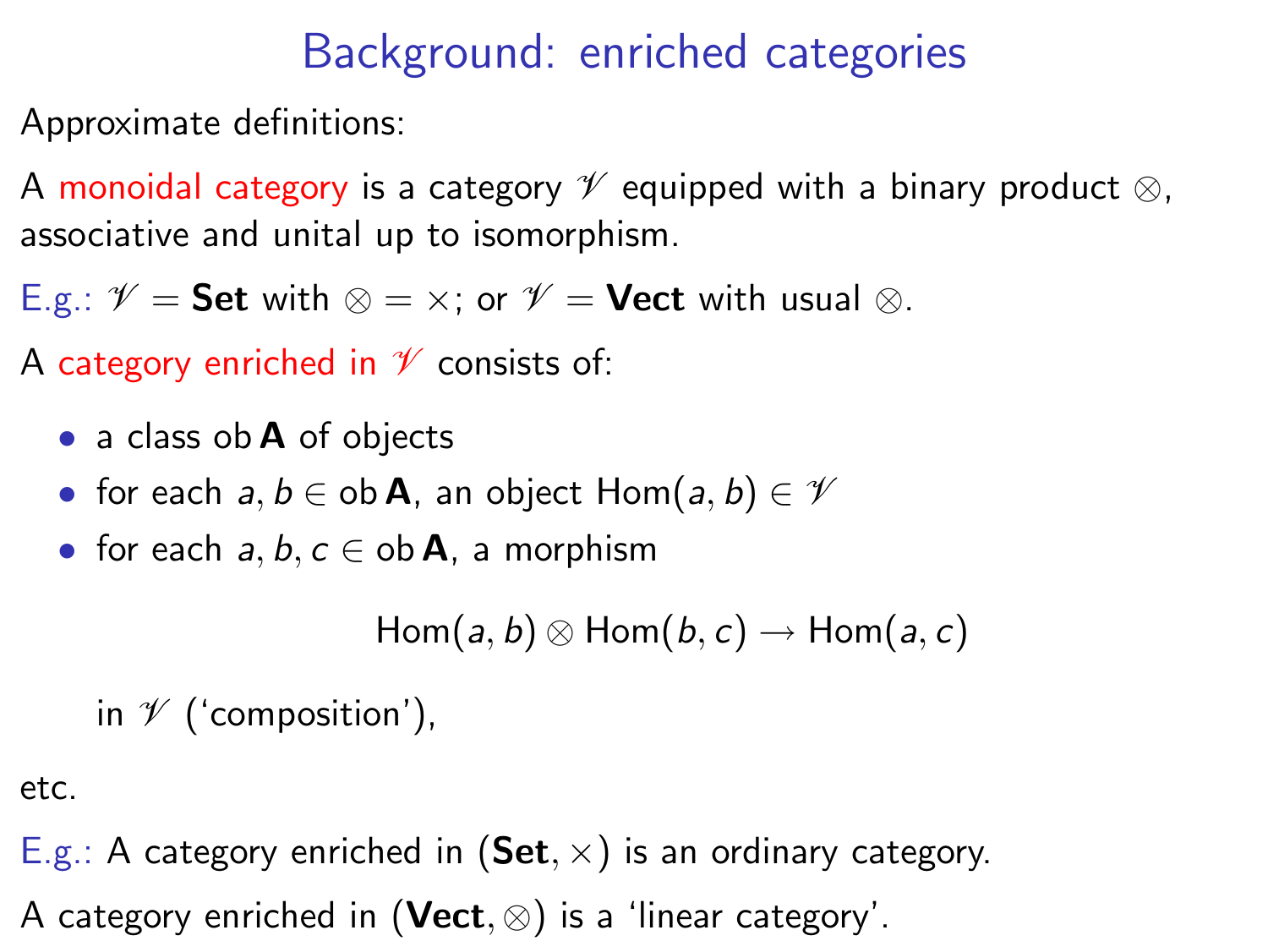# The cardinality of an enriched category: definition

Suppose that we have a monoidal category  $\mathscr V$ and a 'cardinality' |X| for each object  $X \in \mathcal{V}$ .

Using exactly the same words as before, we obtain a definition of the cardinality  $|A|$  of a finite category **A** enriched in  $\mathcal{V}$ .

### Example

Take  $\mathscr{V} = \text{Vect}$ , usual  $\otimes$ , and  $|X| = \dim(X)$ . Then we obtain a definition of the cardinality of a linear category with finitely many objects and finite-dimensional hom-spaces  $Hom(a, b)$ .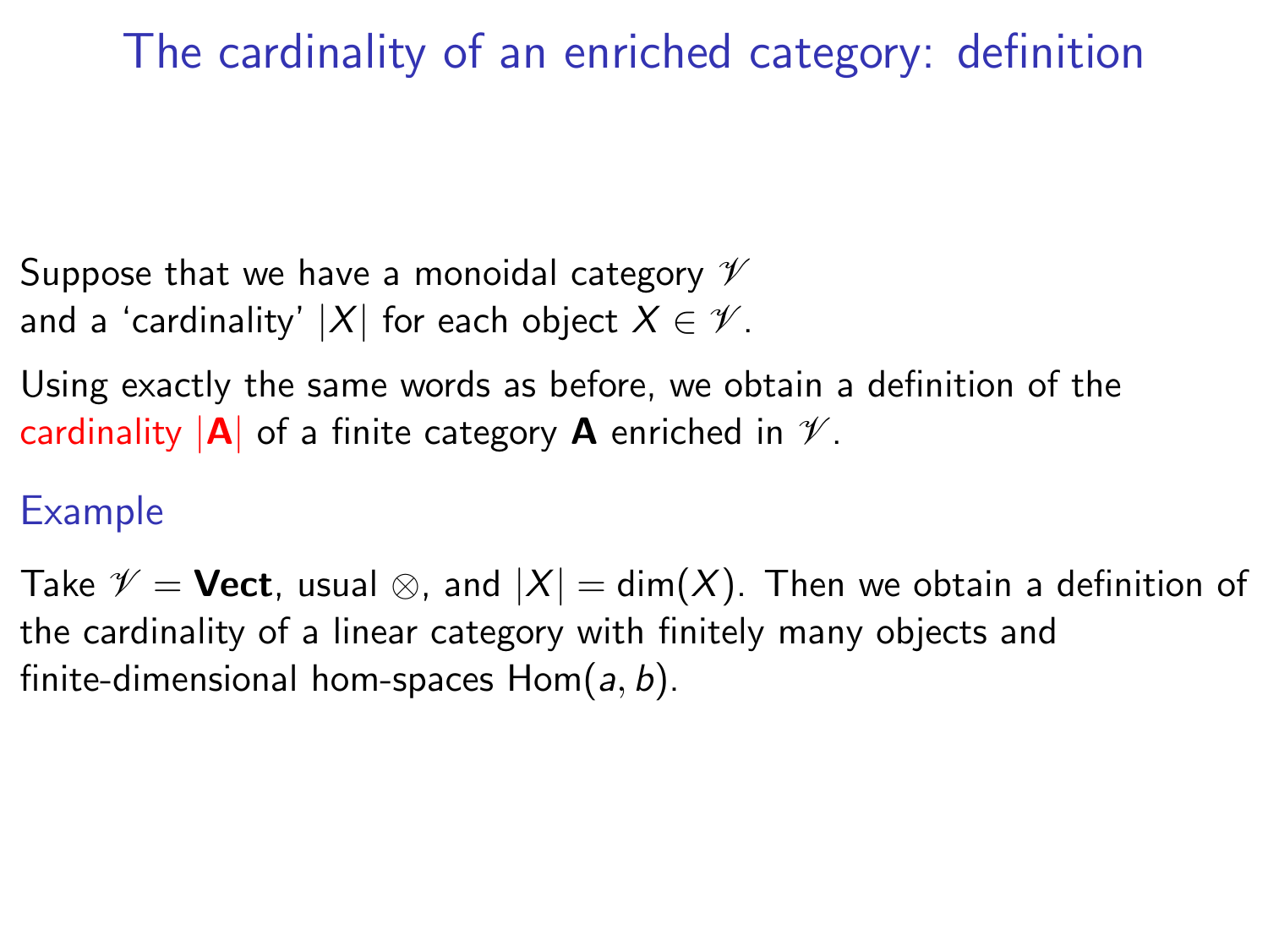## Comparison with Euler characteristic of an algebra

Given a k-algebra A, let **A** be the category enriched in **Vect**<sub>k</sub> whose objects are the projective indecomposable A-modules, and with  $Hom(M, N) = Hom_A(M, N)$ .

For a graded algebra A, write

$$
\chi(A)=\sum_{i=0}^\infty (-1)^i\dim(\text{Ext}_A^i(A_0,A_0)).
$$

### Theorem (with Catharina Stroppel)

Let A be a Koszul algebra, of finite dimension and finite global dimension, over an algebraically closed field. Then

$$
|\mathbf{A}|=\chi(A).
$$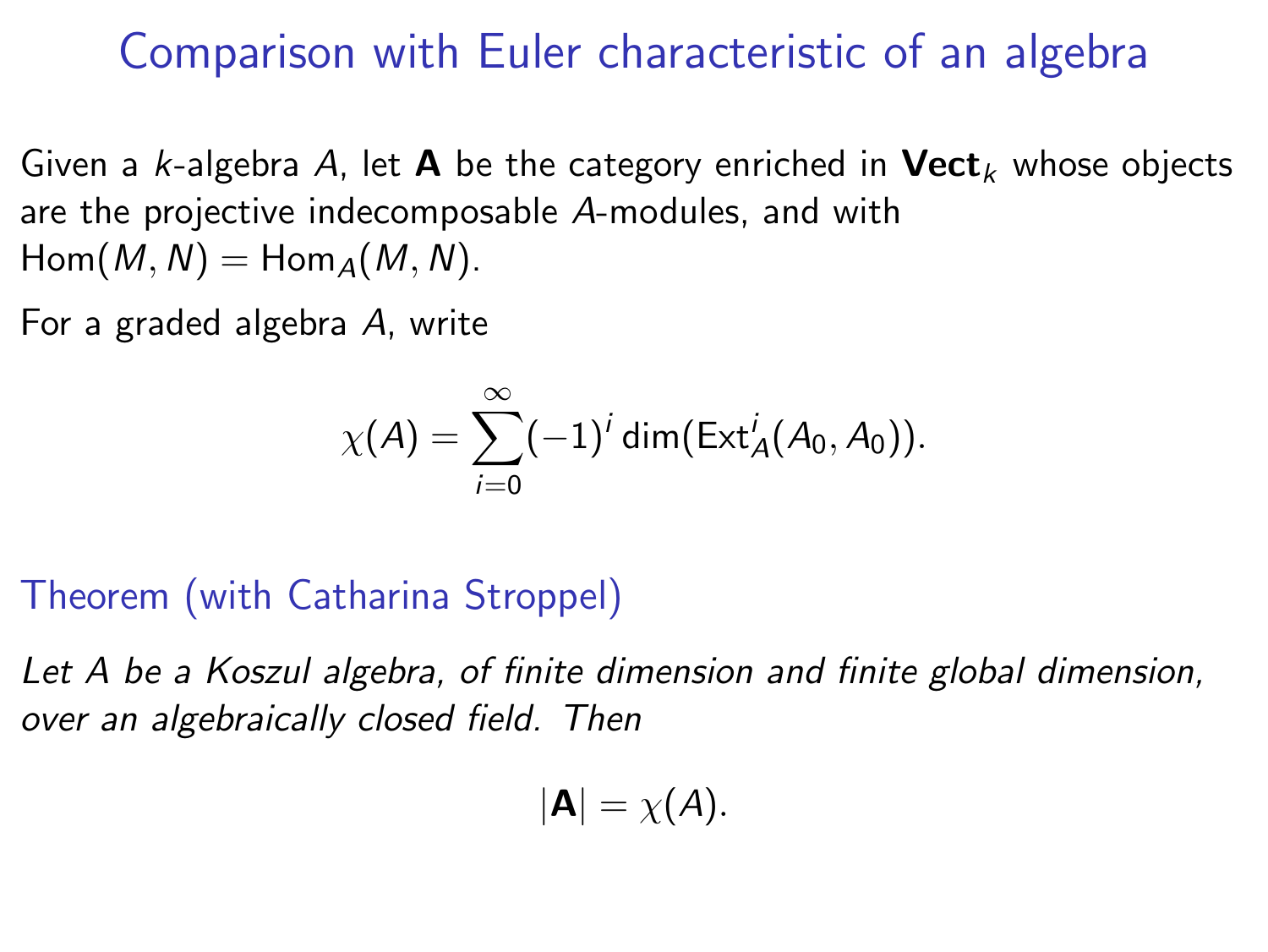# The cardinality of an *n*-category

- A (small) 0-category is a set.
- A (small, strict) *n*-category is a category enriched in  $((n 1)$ -categories).
- From the notion of the cardinality of a finite set, we obtain inductively a notion of the cardinality of a finite n-category.

## Example

For each  $n$ , there is an  $n$ -category  $S<sup>n</sup>$  consisting of two parallel  $n$ -morphisms.

(E.g. 
$$
S^2 = \sqrt{\frac{1}{2}} \cdot \frac{1}{2}
$$
) Then

$$
|S^n| = 1 + (-1)^n = \chi(S^n).
$$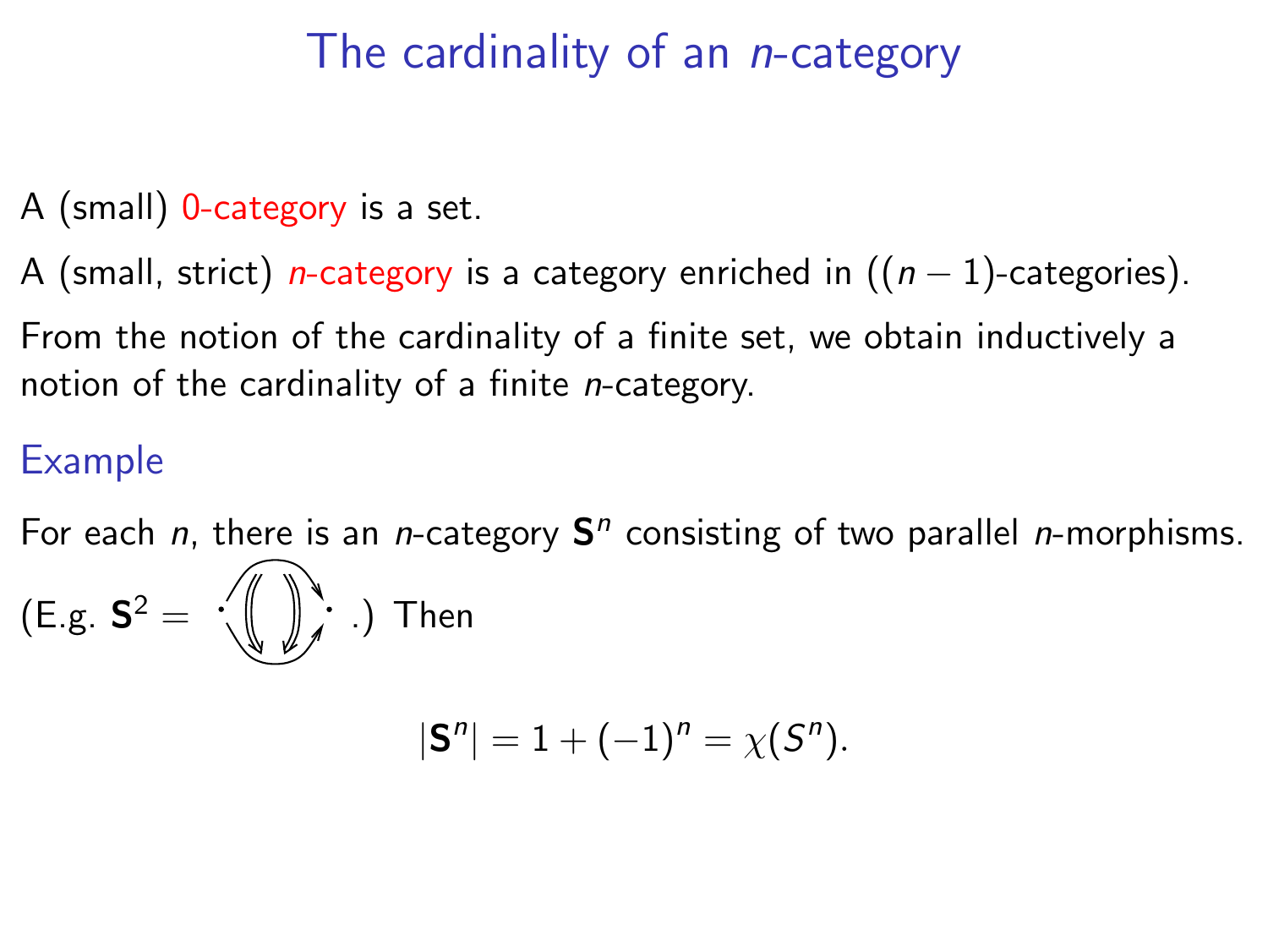## Background: metric spaces as enriched categories

Observation (Lawvere): A metric space is an enriched category.

Let  $\mathscr V$  be the poset  $([0,\infty],\geq)$  viewed as a category:

- objects of  $\mathscr V$  are numbers  $x \in [0,\infty]$
- there is one morphism  $x \to y$  if  $x \ge y$ , and there are none otherwise.

 $\mathscr V$  is a monoidal category with  $\otimes = +$ .

Any metric space A is naturally a category enriched in  $\mathcal{V}$ :

- objects are points
- Hom $(a, b) = d(a, b) \in \mathcal{V}$
- composition becomes the triangle inequality  $d(a, b) + d(b, c) \ge d(a, c)$ .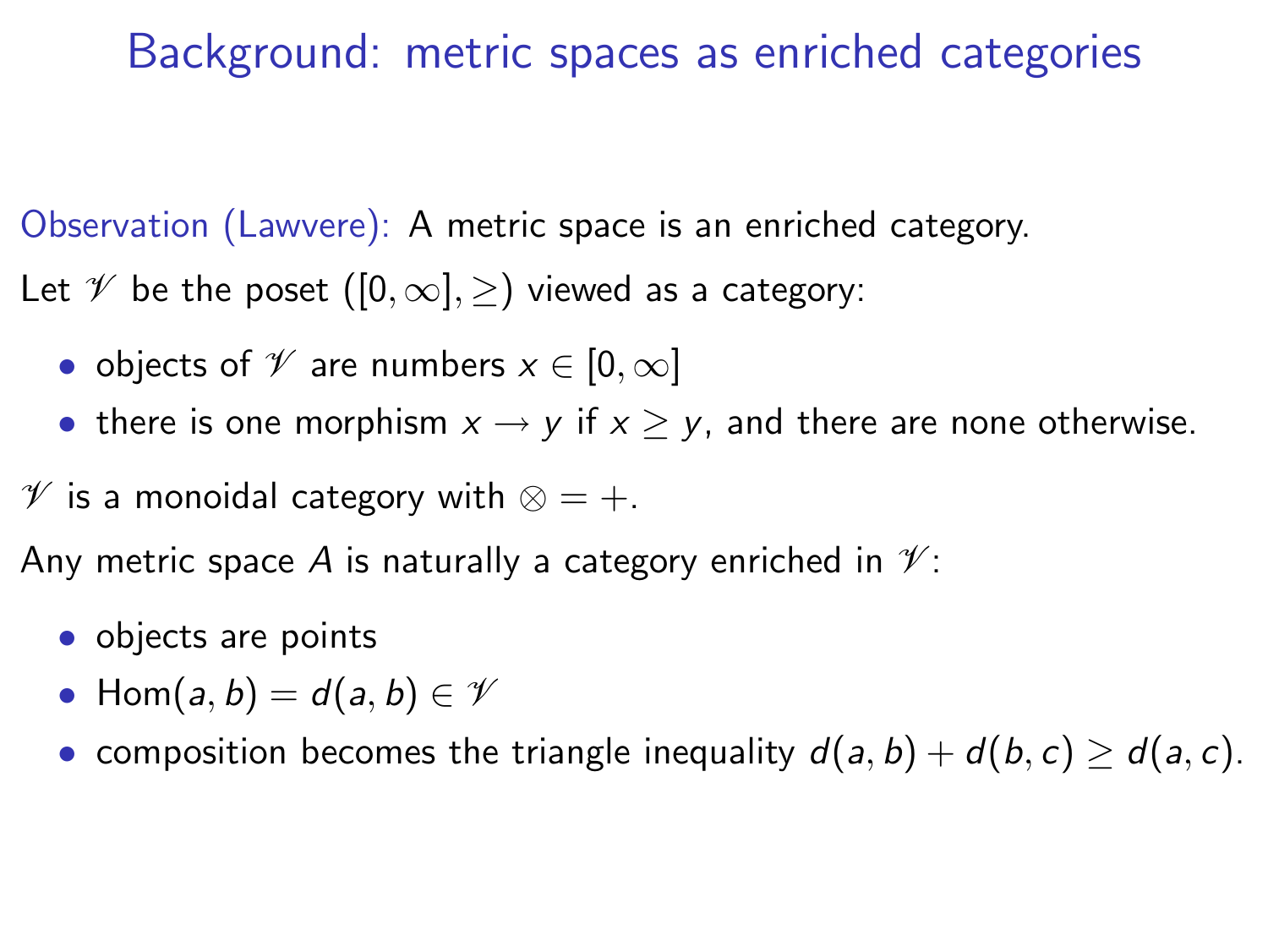### The cardinality of a finite metric space

- Define the cardinality of  $x\in[0,\infty]$  to be  $e^{-2x}$ . (There is a good reason.) We obtain a definition of the cardinality of a finite metric space.
- Explicitly: Let A be a finite metric space. Solve the system of equations

$$
\forall a \in A, \qquad \sum_{b \in A} e^{-2d(a,b)} w_b = 1
$$

in real numbers  $w_b$   $(b \in A)$ . Then  $|A| = \sum_a w_a$ .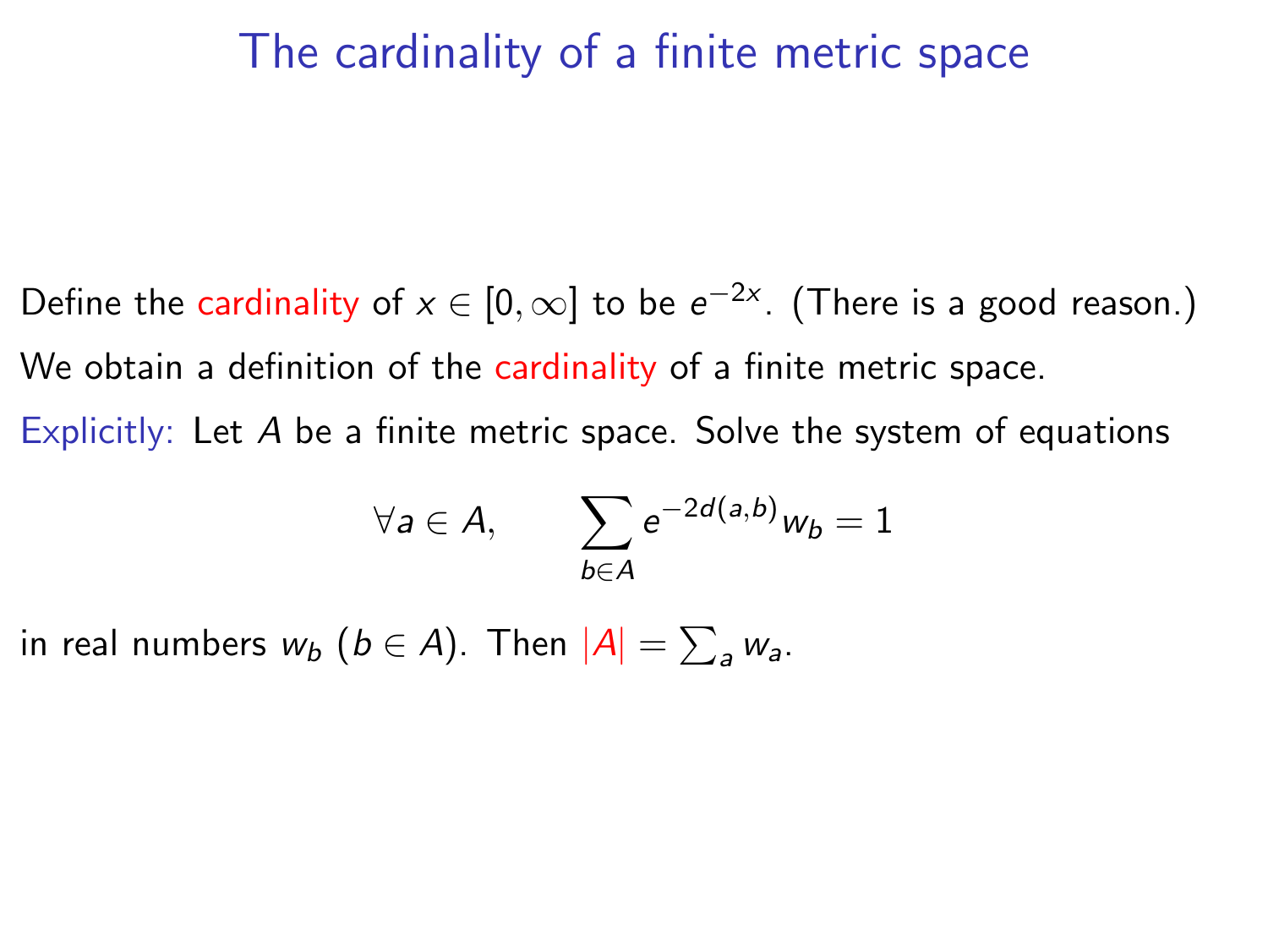### The cardinality of a finite metric space: examples



E.g.: If A has n points with  $d(a, b) = \infty$  for all  $a \neq b$  then  $|A| = n$ .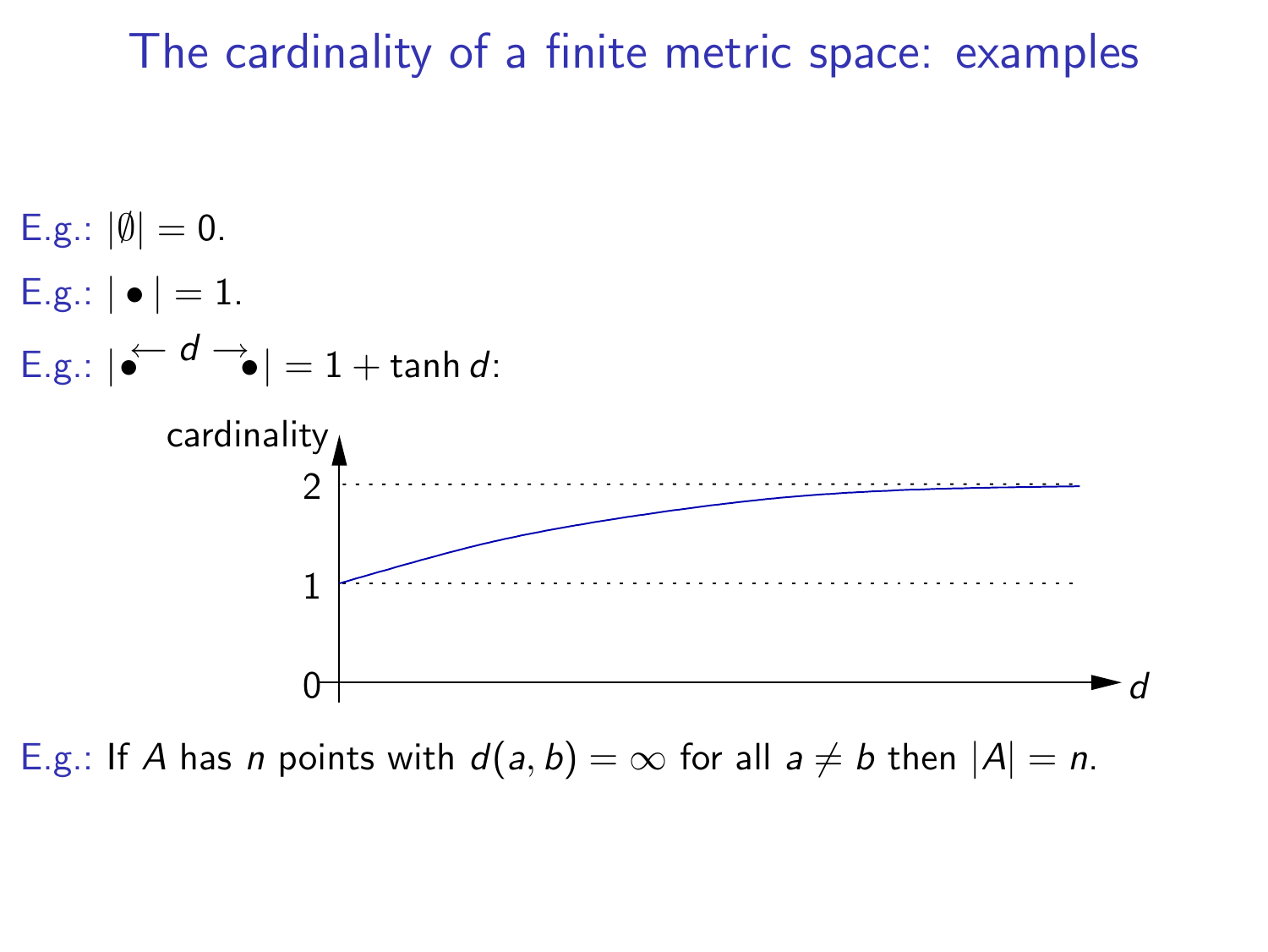Comparison with entropy of a probability distribution

There is a notion of the entropy  $H_A(p)$  of a probability distribution p on a finite metric space.

The maximum entropy problem: fix a background space A. Which probability distribution **p** maximizes the entropy  $H_A(\mathbf{p})$ ?

#### Theorem

Let A be a finite, 'well-separated' metric space. Then

$$
|A|=\exp(\sup_{\mathbf{p}}H_A(\mathbf{p}))
$$

where the supremum is over all probability distributions p on A.

So cardinality is exp(maximum entropy).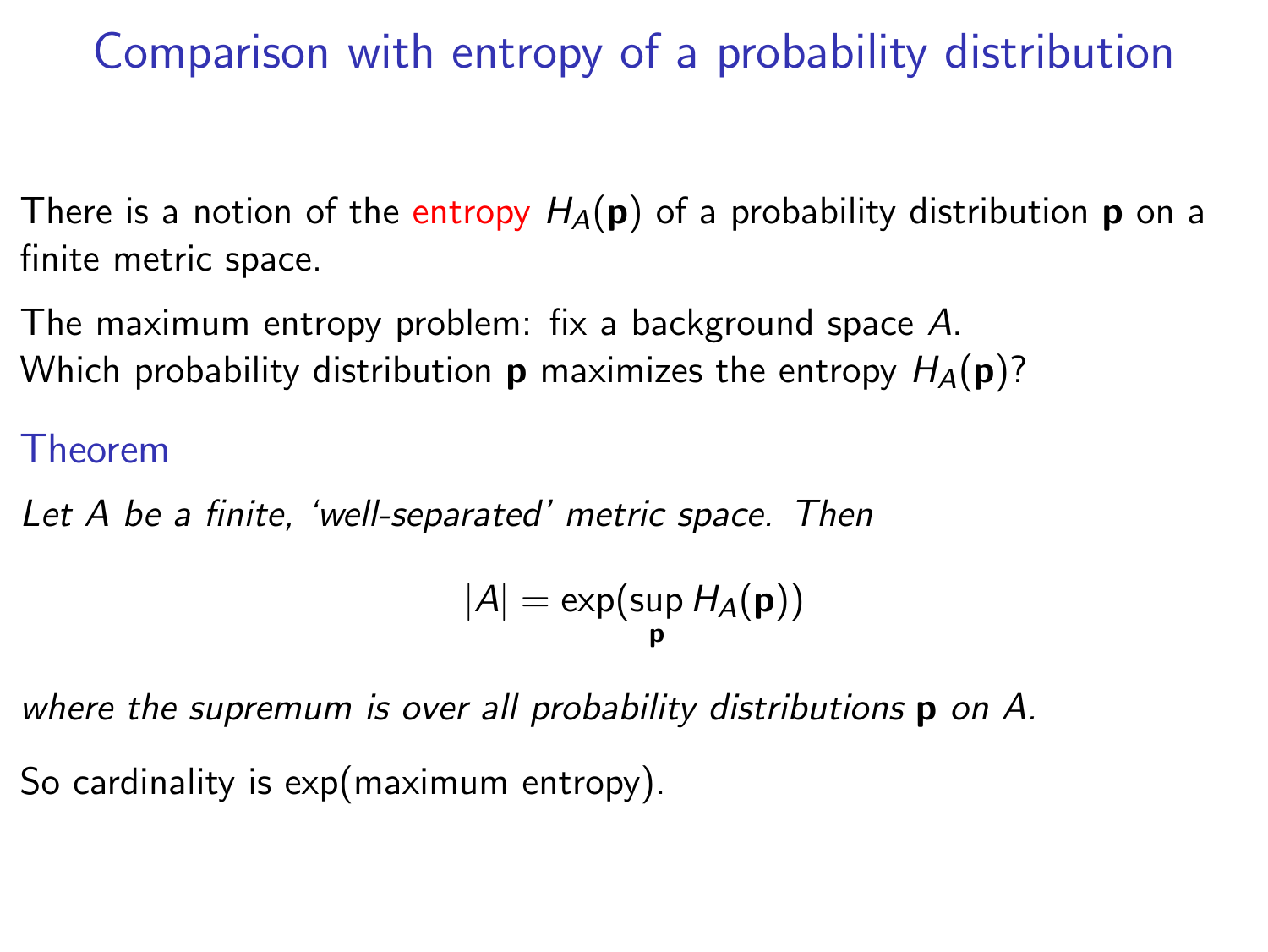## The cardinality of a compact metric space

Idea: Given a compact metric space  $A$ , choose a sequence

$$
A_0\subseteq A_1\subseteq\cdots
$$

of finite subsets of A, with  $\bigcup_i A_i$  dense in A.  $\mathit{Try}$  to define



(using the appropriate product metric:  $'d_1'$ ).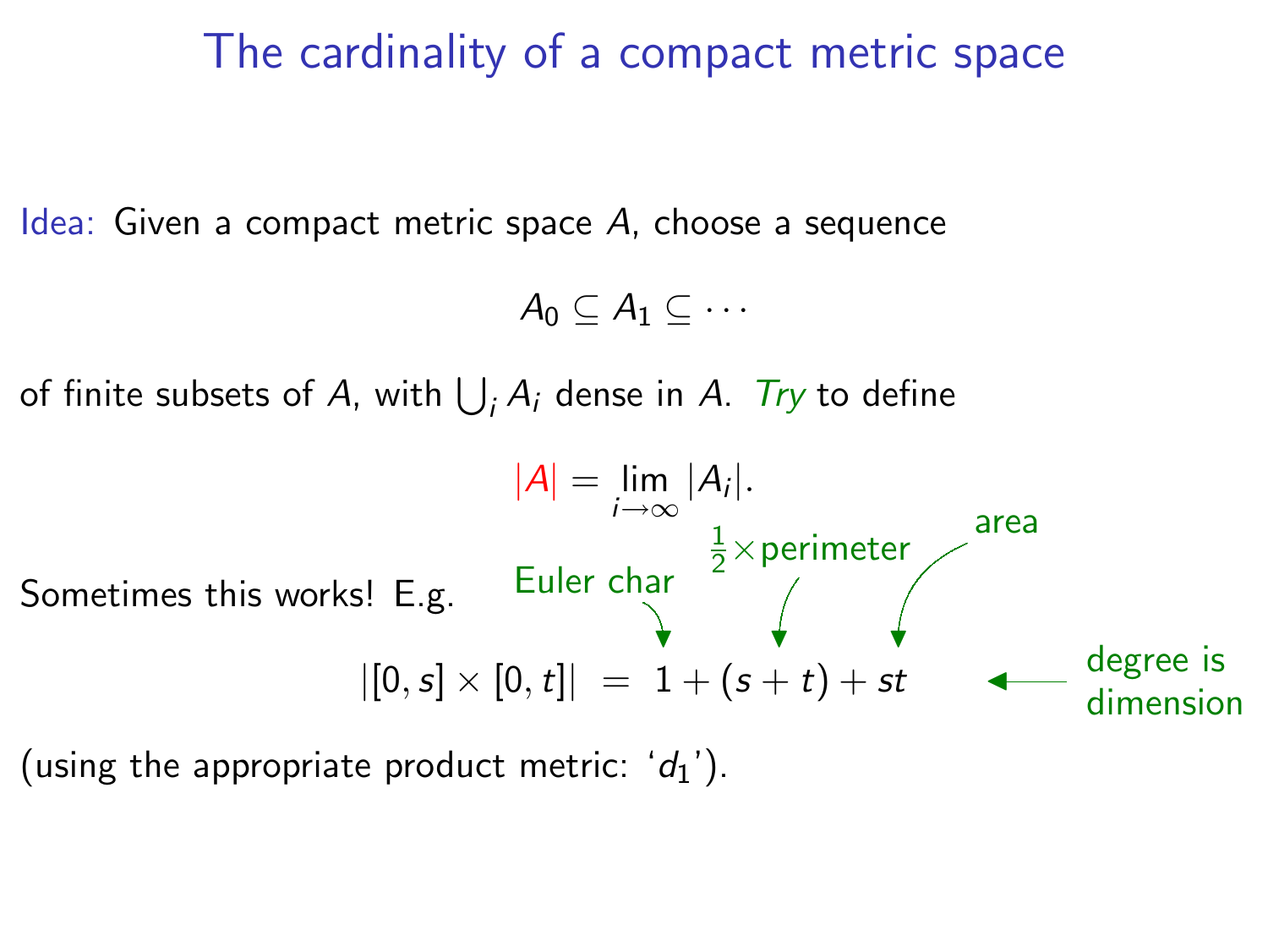## 4. A more conceptual approach

Problem: Cardinality is sometimes undefined.

'Motivic' solution: Let cardinality live where it wants to live!

Strategy: (For simplicity, just describe non-enriched case.)

Given a category **A**, let  $R(A)$  be the semiring generated by elements  $w_a$  and  $w^a$  ( $a \in A$ ) subject to the usual equations:

$$
\forall a, \quad \sum_{b} |\text{Hom}(a, b)| w_b = 1; \qquad \forall b, \quad \sum_{a} |\text{Hom}(a, b)| w^a = 1
$$

Define  $\|\mathbf{A}\| = \sum_a w_a = \sum_a w^a \in R(\mathbf{A})$ .

Easy Lemma:  $\|\mathbf{A}\| \in R(\mathbf{A})$  is absolute, that is, for all semirings S and homomorphisms  $f, g : R(\mathbf{A}) \to S$ , we have  $f(\|\mathbf{A}\|) = g(\|\mathbf{A}\|)$ .

So if there exists  $f : R(\mathbf{A}) \to \mathbb{Q}$  then  $f(\|\mathbf{A}\|)$  is independent of choice of f. This rational number is the old cardinality  $|A|$ .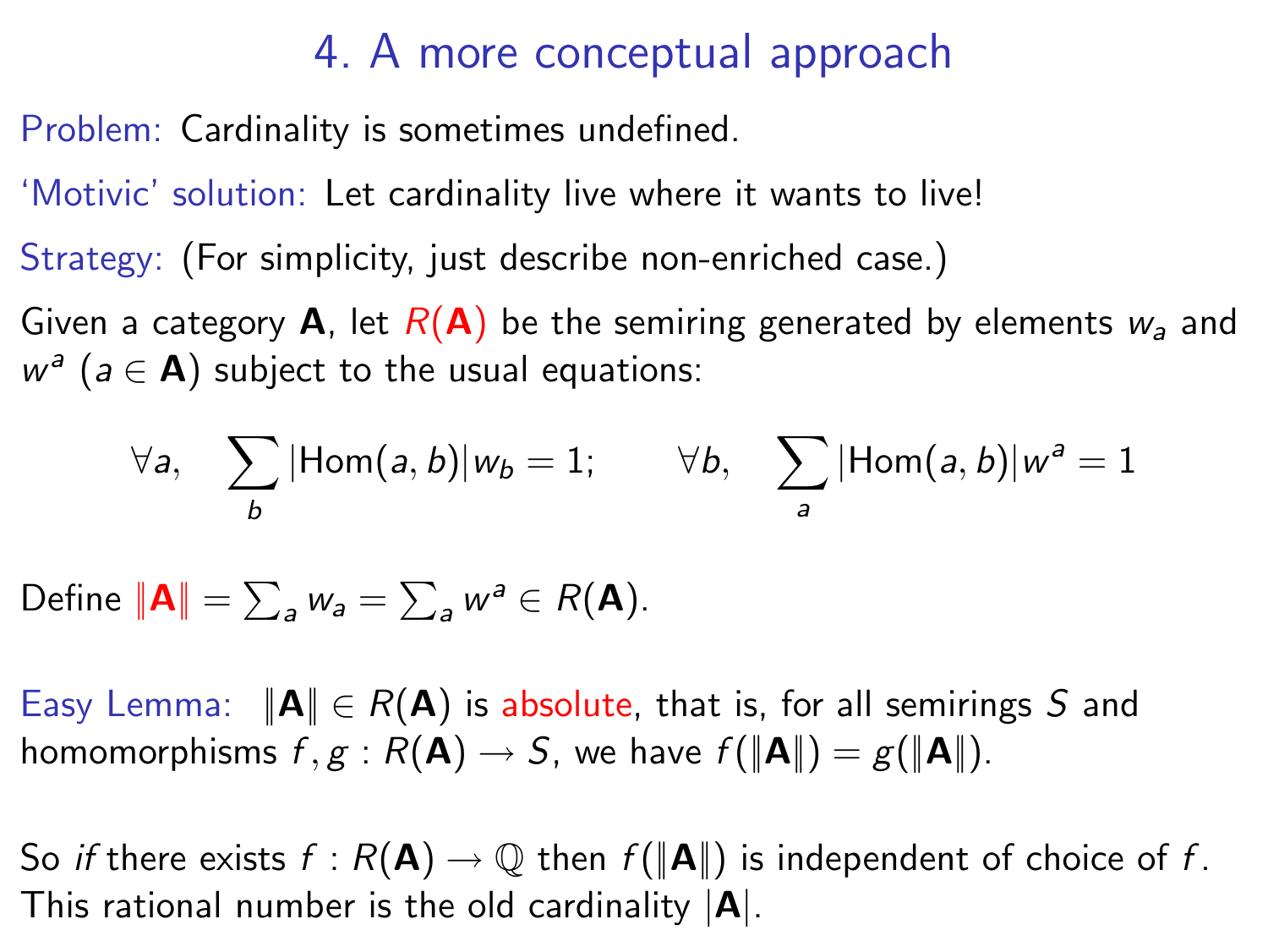# Summary

There is a canonical notion of the cardinality of a finite category

It links together, by comparison theorems, many notions of 'size' in mathematics. E.g.: size of sets, groups, graphs, posets, topological spaces, manifolds and orbifolds. More generally:

> There is a canonical notion of the cardinality of a finite enriched category

It links together several more notions of 'size': e.g. size of associative algebras and probability distributions. It also provides some new invariants: e.g. the cardinality of a metric space. But so far, it is less explored.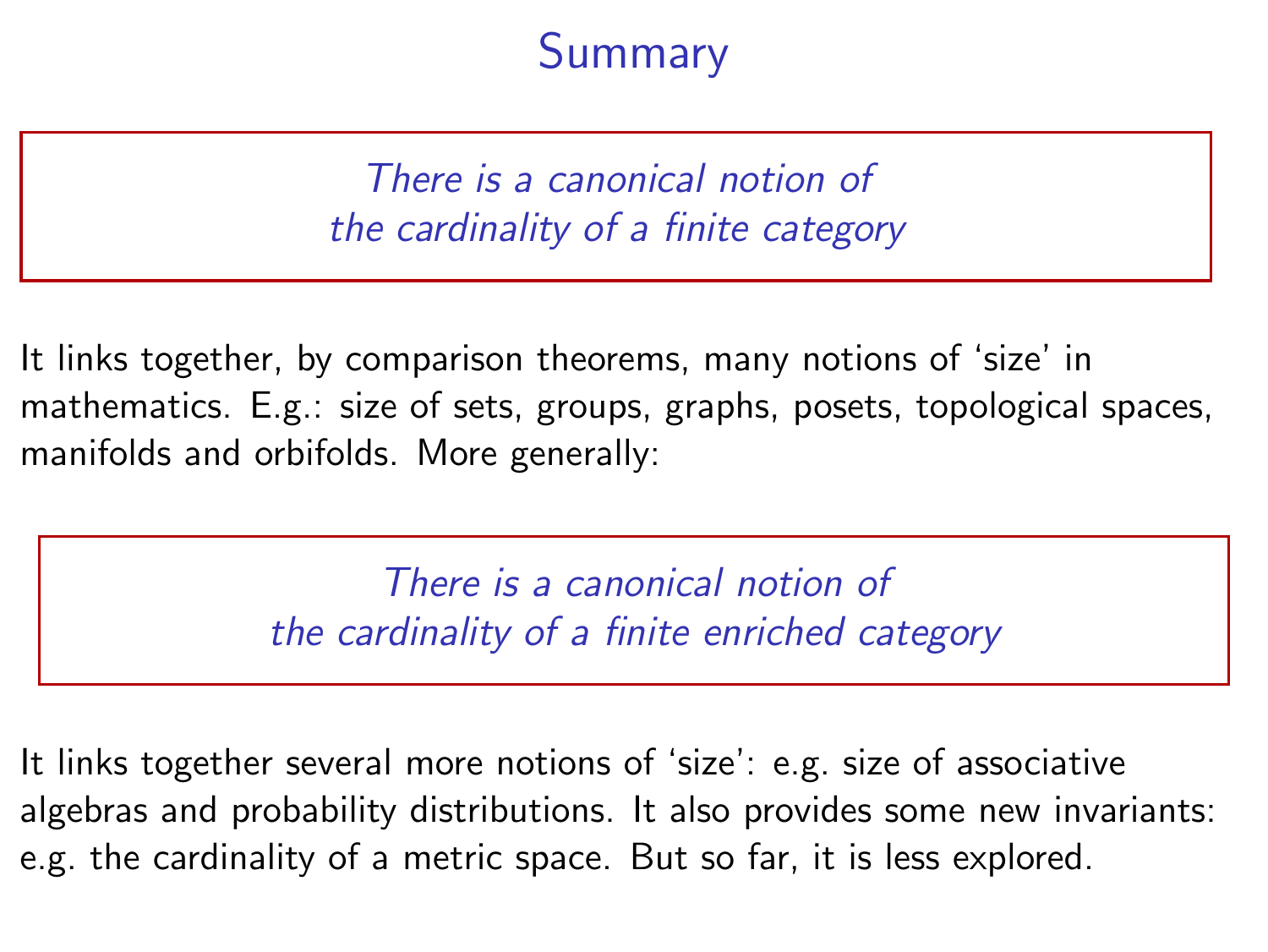These slides are available at [www.maths.gla.ac.uk/](http://www.maths.gla.ac.uk/~tl/ndmtf)∼tl

Cardinality-like invariants: I have learned most about the general idea of 'size' from

John Baez, The mysteries of counting: Euler characteristic versus homotopy cardinality, <http://math.ucr.edu/home/baez/counting>

and

Daniel A. Klain, Gian-Carlo Rota, Introduction to Geometric Probability, Lezioni Lincee, Cambridge University Press, 1997

and two papers of Schanuel, who was the first to really push the idea that Euler characteristic is to topological spaces as cardinality is to sets:

Stephen H. Schanuel, Negative sets have Euler characteristic and dimension, Category Theory (Como, 1990), 379–385, Lecture Notes in Mathematics 1488, Springer, 1991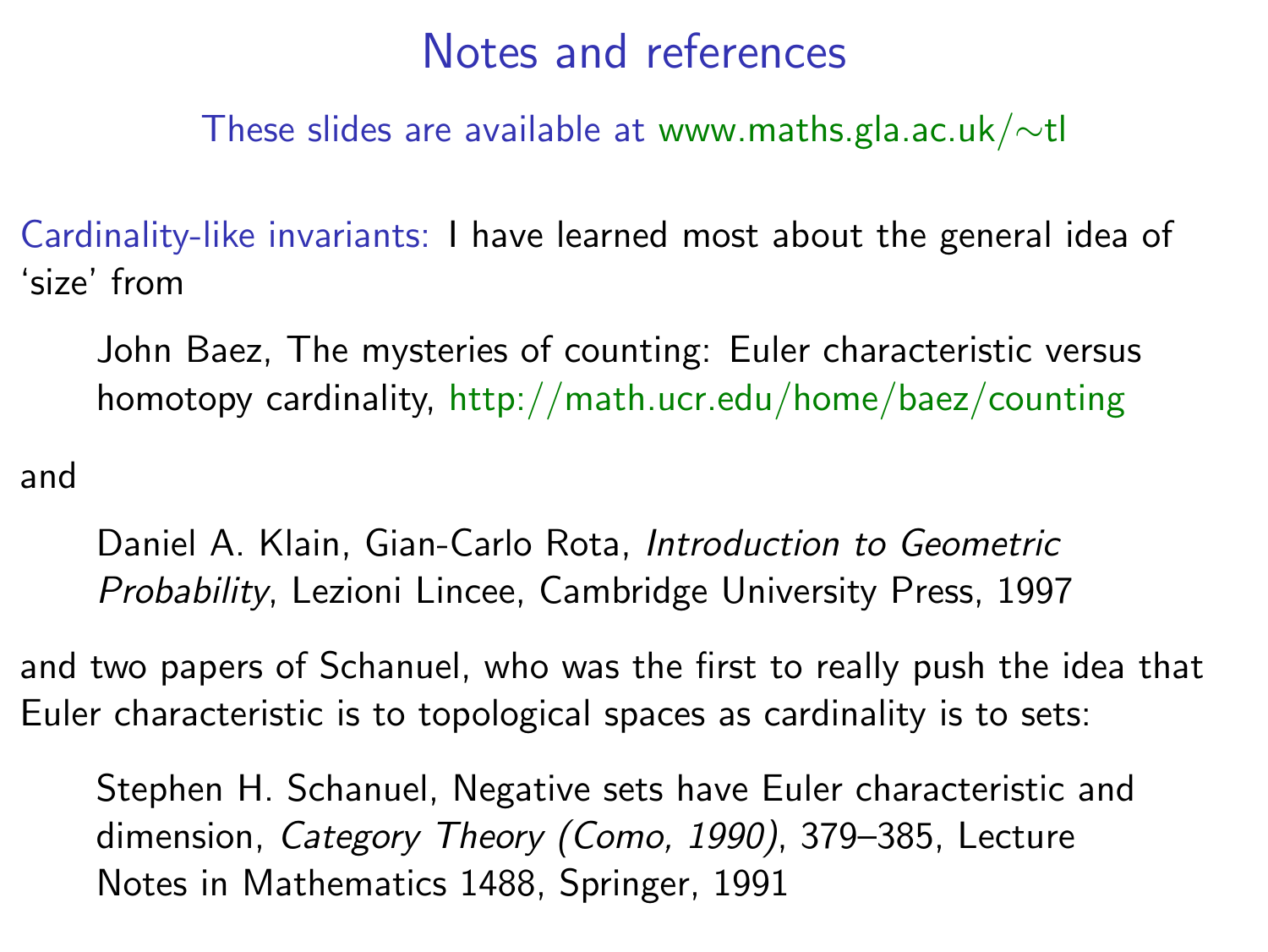and

Stephen H. Schanuel, What is the length of a potato? An introduction to geometric measure theory, in Categories in Continuum Physics, Lecture Notes in Mathematics 1174, Springer, 1986.

Klain and Rota's book also contains a good account of Hadwiger's theorem on the intrinsic volumes of polyconvex sets. The Euler characteristic of o-minimal sets was defined in

Lou van den Dries, Tame Topology and O-minimal Structures, London Mathematical Society Lecture Note Series 248, Cambridge University Press, 1998.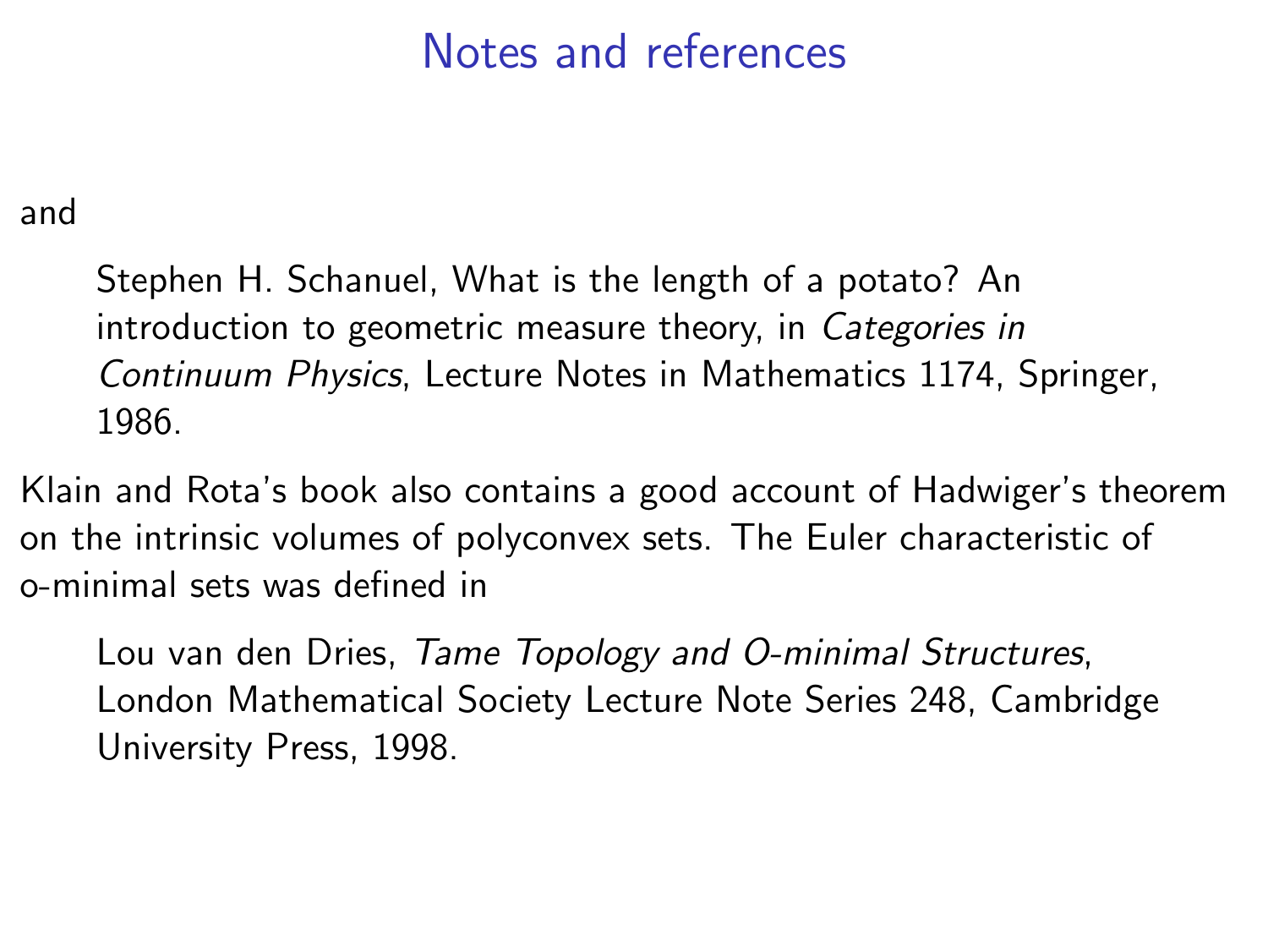The cardinality of a category: The main paper on this is

Tom Leinster, The Euler characteristic of a category, Documenta Mathematica 13 (2008), 21–49, [www.math.uni–bielefeld.de/documenta/vol–13/02.html](http://www.math.uni-bielefeld.de/documenta/vol-13/02.html)

The 'good' functors mentioned in the slides are the sums of representables. When  $\bf{A}$  is Cauchy-complete, this is equivalent to being flat with respect to finite connected limits.

A different approach, perhaps more appealing to homotopy theorists, is in

Clemens Berger, Tom Leinster, The Euler characteristic of a category as the sum of a divergent series, Homology, Homotopy and Applications 10(1) (2008), 41–51, [http://intlpress.com/HHA/v10/n1/a3](http://intlpress.com/HHA/v10/n1/a3/)

What I called the cardinality of a category here is called its Euler characteristic in these papers.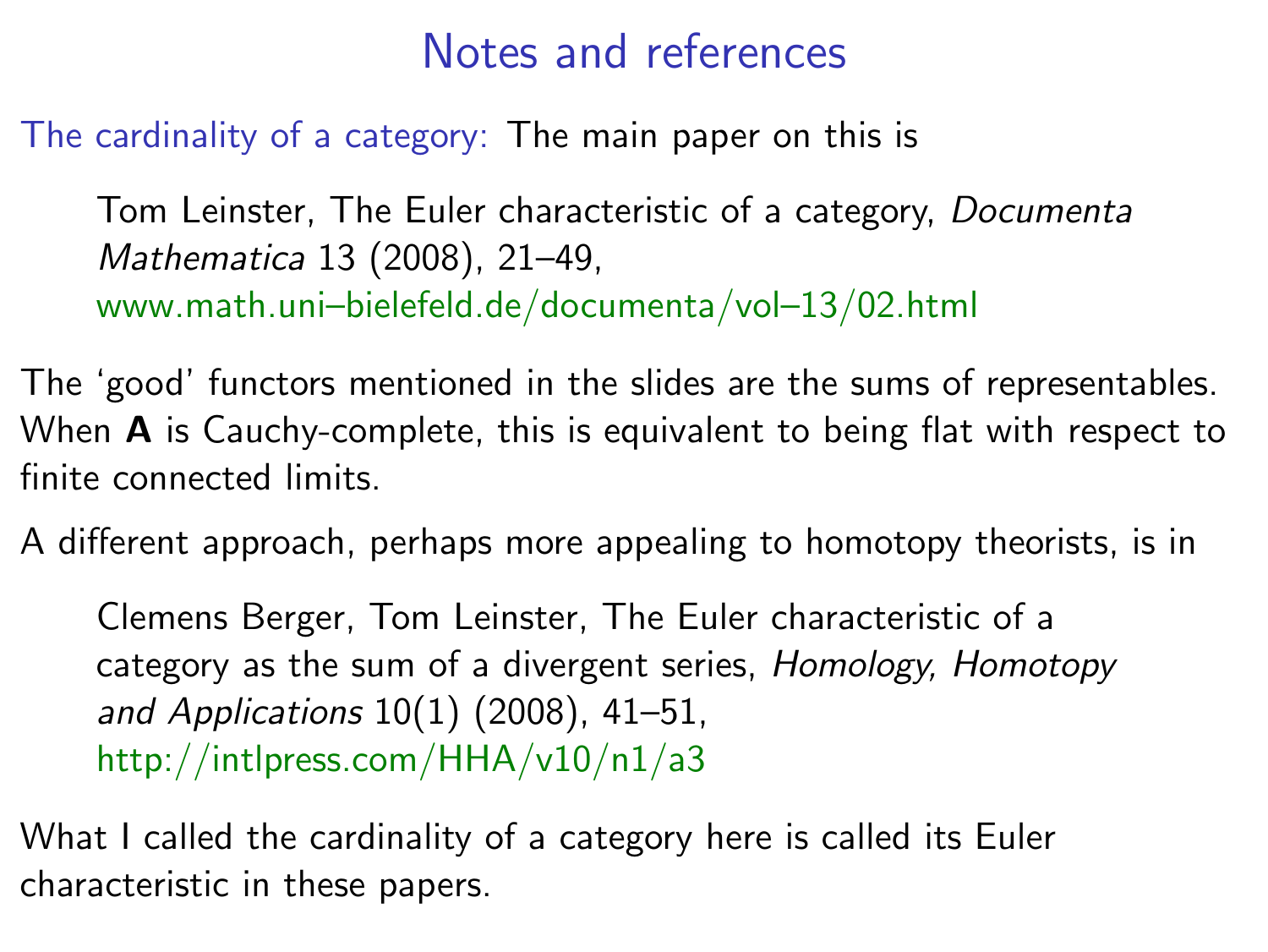The cardinality of an enriched category: Many introductions to category theory contain an account of enriched categories. Categories enriched in  $\mathscr V$ are sometimes referred to as  $\mathscr V$ -categories'.

The discovery that metric spaces are enriched categories was published by Lawvere in 1973; that classic paper has been reprinted as

F. William Lawvere, Metric spaces, generalized logic, and closed categories, [Reprints in Theory and Applications of Categories](http://www.tac.mta.ca/tac/reprints) 1 (2002), 1–37.

The work on metric spaces has yet to be written up properly. The existing sources are

Tom Leinster, The cardinality of a metric space, post at The n-Category Café, 9 February 2008, [http://golem.ph.utexas.edu/category/2008/02/metric](http://golem.ph.utexas.edu/category/2008/02/metric_spaces.html) spaces.html

(which is detailed but contains some mistakes) and